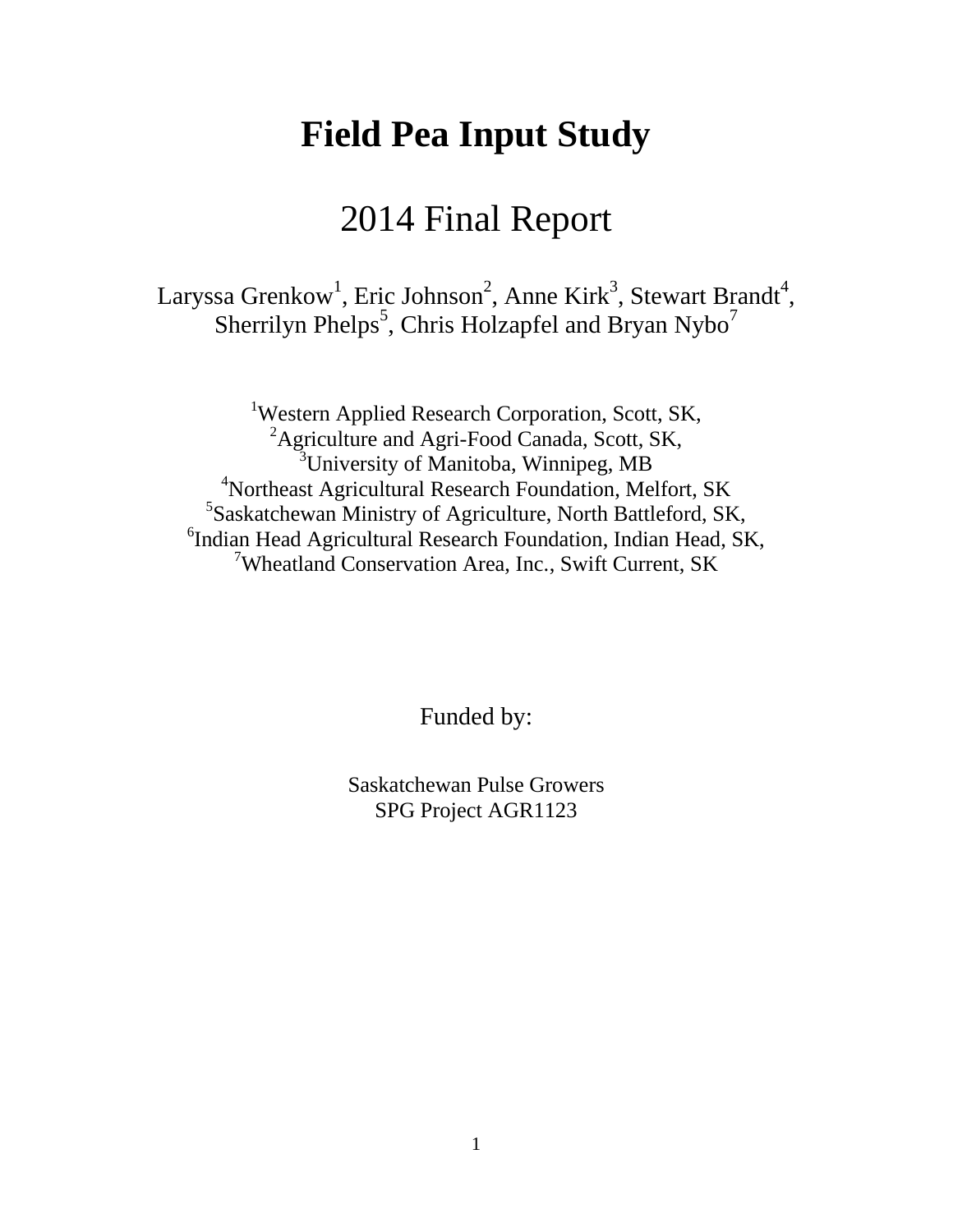## **EXECUTIVE SUMMARY**

Yield responses to individual inputs are often measured in research or on-farm trials, however, it is less well understood how the combination of multiple inputs can interact and affect yields. Farmers need to determine not only which inputs will have the largest impact on harvestable yield but also provide the best economic return. Treatments used in this study started with an "empty" input package (seeding rate of 60 seeds  $m<sup>2</sup>$  with liquid inoculant) and the effects of additional inputs such as high seeding rate (120) seeds m-2), foliar fungicide, seed treatment, granular inoculant (instead of liquid inoculant) or 30 lbs N ac<sup>-1</sup> starter fertilizer both alone and in various combinations were measured. The "full" input package received all five of the additional inputs. The objective of the experiment was to determine 1) which individual agronomic inputs contribute most to field pea seed yield 2) which combination produces the highest seed yield and economic return and 3) how plant population, leaf and stem disease, crop maturity, grain yield and quality are affected by input interactions. Field trials were conducted in 2012-2014 at the Agri-ARM sites located at Scott, Swift Current, Melfort and Indian Head SK and a fifth site, Minto MB, was added in 2014. Due to excess moisture in 2013, the trial at Melfort was terminated; therefore data was collected from only twelve site years. Plant density was increased from an average of 56 to 102 and 52 to 89 plants m-2 with low to high seeding rates at high and low yielding sites, respectively. This range of densities is outside the traditionally recommended plant density, so it is difficult to assess if our current recommendations provide the crop with plant density high enough to maximize yield potential. Granular inoculant and ST also increased plant density, but to a much lower extent than SR. Starter N fertilizer resulted in significant, but relatively small reductions in plant density. Disease levels were generally higher with SR early and later in the growing season and lower with Fn later in the season, regardless of environment. Granular inoculant also decreased disease levels when averaged across high yielding site years. Maturity was affected by SR and Fz only; generally, SR decreased maturity and Fz increased maturity. Under relatively good growing conditions, such as those encountered at Scott, Melfort and Minto, input combinations of two or three inputs interacted in an additive fashion on average at high yielding sites. Generally, averaged across high yielding sites, seed yield increased and yield variability decreased with each additional input added to the input package. Higher seeding rates, Fn and GI were the three inputs which consistently increased seed yields and economic return at these sites, especially when applied all in combination. In contrast, the addition of ST or Fz did not consistently improve yields or economic returns. Under poor growing conditions, such as those encountered at Indian Head and Swift Current, seed yields were more variable and input interactions were generally not additive. The overall response to SR and Fn was significant; however, the high cost of the Fn resulted in those treatments having the lowest economic return. Either SR or Fz applied alone maximized yield and economic return averaged across low yielding sites. We recommend all farmers use seeding rates to target the recommended plant population to maximize yield potential. Under situations where the farmer targets relatively high yields, we recommend also using a granular inoculant to ensure nodulation and nitrogen fixation can provide sufficient levels of nitrogen to the crop. If the crop develops a thick canopy and/or disease develops, adding a foliar fungicide will protect and maintain the yield potential of the crop. We do not expect to see a yield response using starter nitrogen fertilizer, except when there are other limitations which restrict yield potential and nitrogen fixation. Seed treatments did not result in consistent yield improvements in field peas and therefore the reasons for this should be further investigated.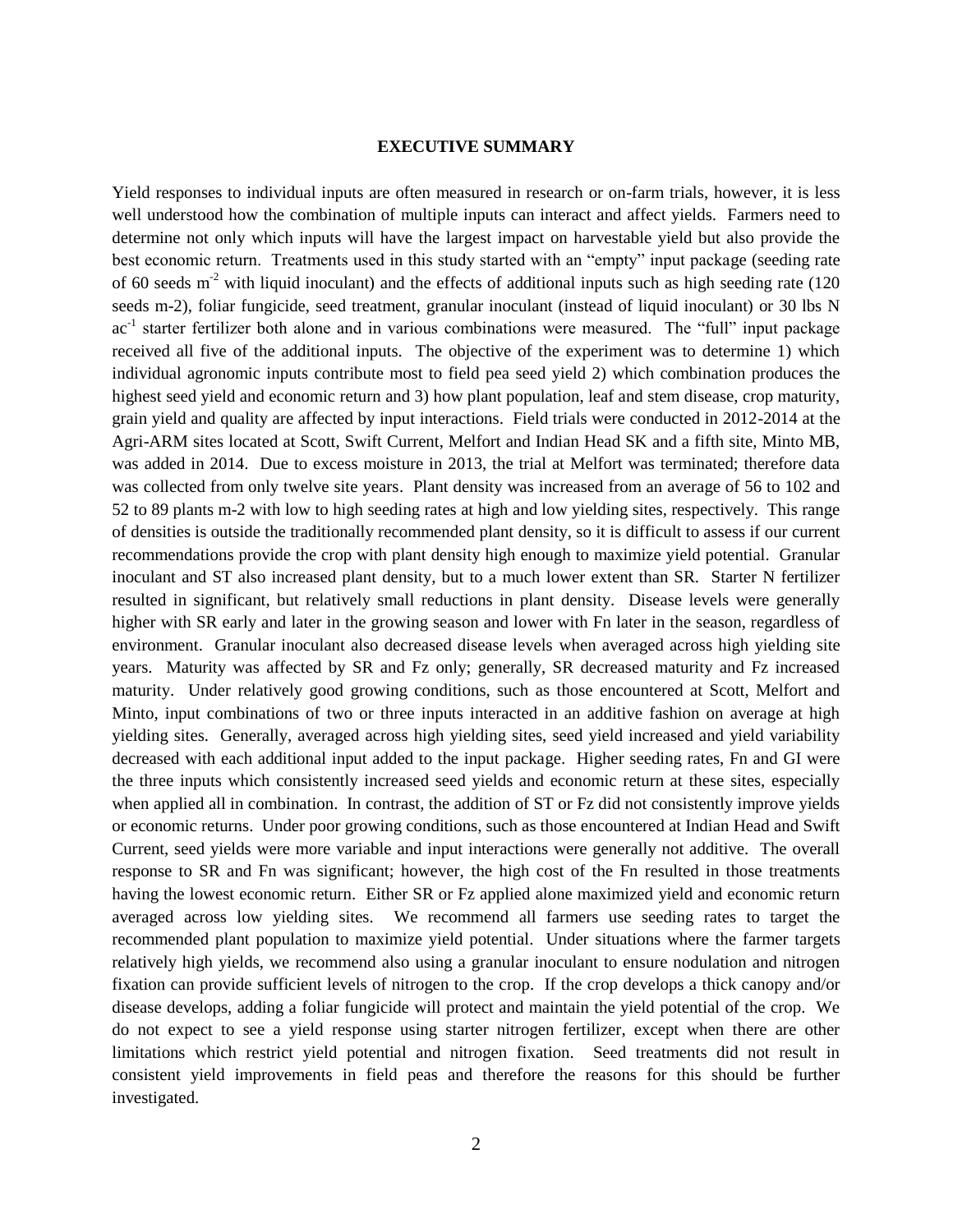## **INTRODUCTION**

Yield responses to individual inputs are often easily measured in research or on-farm trials, however, it is less well understood how the combination of multiple inputs can interact and affect yields. Farmers need to determine not only which inputs will have the largest impact on harvestable yield but also provide the best economic return. A previous input combination study with canola showed that the combined effect of the recommended agronomic practices increased the canola yield in synergistic fashion; the full input package had higher yield than the sum of the different agronomic practices alone (Blackshaw et al. 2010). The inputs farmers most commonly consider for field peas in western Canada are seeding rate, seed treatment, inoculant type, foliar fungicide and starter nitrogen (N) fertilizer. This study was conducted to determine which of these inputs contributes most to field pea seed yields when applied alone or in combination. In addition, the results will help farmers determine which combination of inputs results in the highest seed yields and economic returns.

Appropriate inoculation and hence nodulation in field peas is important in maximizing yield potential and yield stability. Clayton et al. (2003) found that granular inoculants increased field pea biomass, seed yield and seed protein concentration compared to liquid or peat based inoculants. Generally, nitrogen (N) fertilizer application is not required in field pea production since properly inoculated pulse crop form symbiotic associations with Rhizobium which provide sufficient levels of fixed N to satisfy the crop's demand. Starter N fertilizer may be beneficial when soil residual N is low, providing an alternative available N source when nodulation is restricted or delayed early in the growing season; however, excess fertilizer N can reduce nodule formation and N fixation in pulse crops. Clayton et al. (2004) found no benefit of starter N and higher rates of N reduced pea nodulation. A study by McKenzie et al. (2001) showed benefits of starter N only when spring soil test N at the 0-30 cm depth was less than 20 kg ha<sup>-1</sup>.

Several studies have investigated the optimum seeding rate and plant density of field pea. Gan et al. (2002) reported that optimum dryland pea plant density is 65-70 plants  $m<sup>2</sup>$  when grown in southwestern Saskatchewan on wheat stubble. Johnston et al. (2002) found that field pea yield was optimized at 80 plants  $m<sup>2</sup>$  (108 seeds  $m<sup>2</sup>$ ) and yields dropped significantly at populations below 50 plants  $m<sup>2</sup>$ . Lower seeding rates were not able to produce maximum yield at locations with higher yield potential. Similar results were found in a study by Townley-Smith and Wright (1994), where field pea yield increased with increasing seeding rate between  $50-100$  seeds  $m<sup>2</sup>$ . Increasing stand density was also found to reduce weed populations (Townley-Smith and Wright 1994), since higher plant populations produce a more competitive crop that is less affected by the presence of weeds. Currently, the Saskatchewan Pea Production Manual (Saskatchewan Pulse Growers) recommends a plant density of 75-85 plants  $m<sup>2</sup>$  and calculate seeding rates based on target plant population, thousand kernel weight (TKW), and expected emergence rate.

Fungicide seed treatments have produced variable responses in field pea. Fungicide seed treatments may be recommended when spring conditions favour disease development or when soil disease inoculum levels are high. In North Dakota, fungicide seed treatment did not improve plant stand, yield or decrease root diseases (Henson et al. 2004). Kutcher et al. (2002) saw few benefits from seed-applied fungicide on field pea in Saskatchewan, where seed treatment had an effect on seed yield in only one of thirteen siteyears. Foliar fungicides are also recommended when conditions favour disease development. Bailey et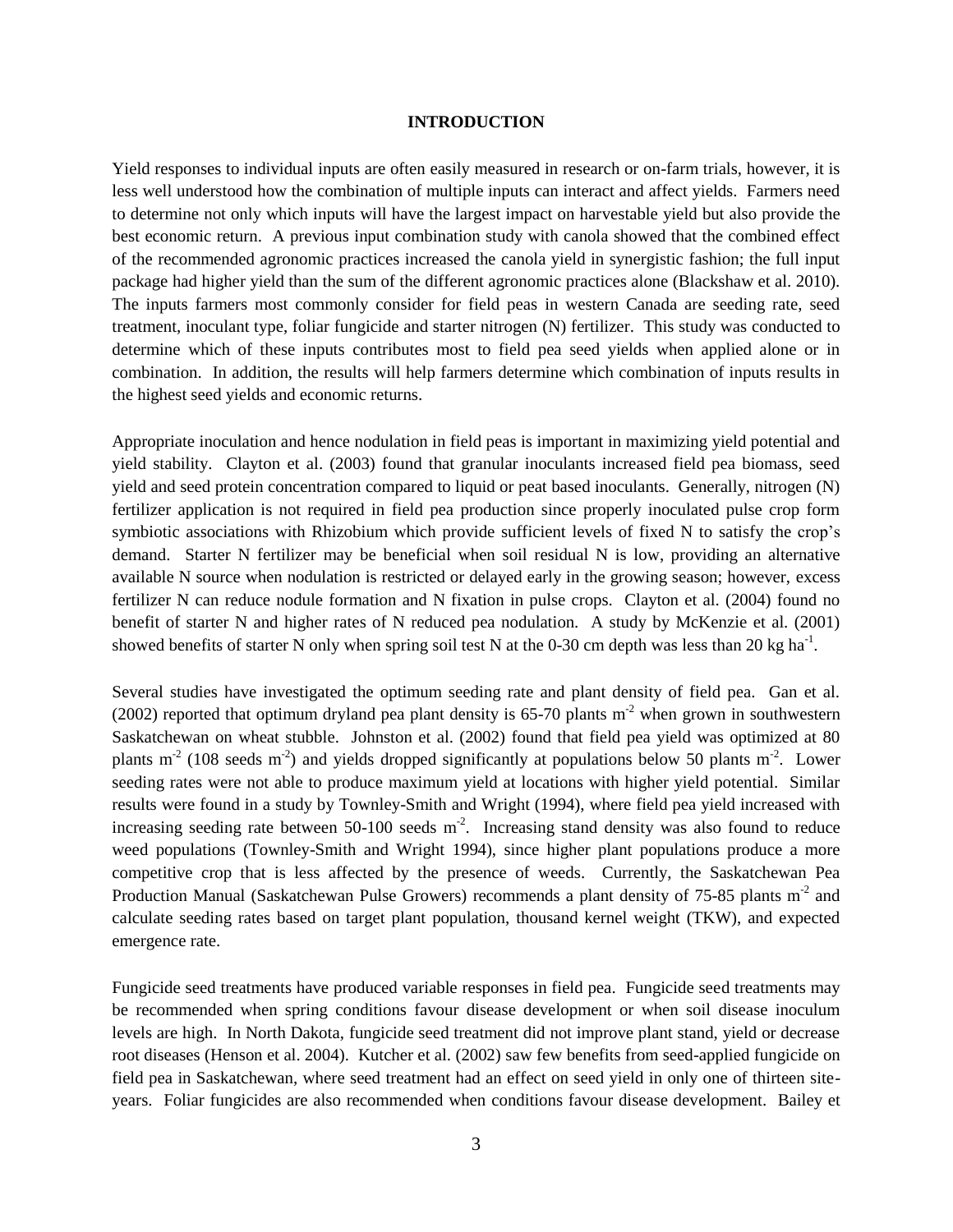al. (2000) saw decreased foliar disease, increased yield and seed weight when azoxystrobin was used to control foliar disease in field pea. Disease levels are dependent on environmental conditions and fungicides are found to be more beneficial in years with higher levels of disease.

This field pea input study has drawn on the literature to establish the treatments used in this study: starting with an "empty" input package (seeding rate of 60 seeds  $m<sup>-2</sup>$  with liquid inoculant), the effects of additional inputs such as high seeding rate (120 seeds m-2), foliar fungicide, seed treatment, granular inoculant (instead of liquid inoculant) or 30 lbs N  $ac^{-1}$  starter fertilizer both alone and in various combinations were measured. The "full" input package received all five of the additional inputs.

# **OBJECTIVES**

Within the different soil/climatic zones of western Canada, determine 1) which individual agronomic inputs contribute most to field pea seed yield 2) which combination produces the highest seed yield and economic return and 3) how plant population, leaf and stem disease, crop maturity, grain yield and quality are affected by input interactions.

## **MATERIALS AND METHODS**

Field trials were conducted in 2012-2014 at the Agri-ARM sites located at Scott, Swift Current, Melfort and Indian Head SK and a fifth site, Minto MB, was added in 2014. Due to excess moisture in 2013, the trial at Melfort was terminated after assessing plant populations; therefore data was collected from only twelve site years.

Twenty two treatments were arranged as a randomized complete block design with four replicates. The check treatment received only the "empty" input package (seeding rate of 60 seeds m<sup>-2</sup> with a liquid inoculant) (Table 3). All other treatments received the "empty" input package with the addition of one, two, three or four of the additional inputs: higher seeding rate (SR), a seed treatment (ST), granular inoculant (GI) (instead of liquid inoculant), starter N fertilizer (Fz) or two applications of foliar fungicide (Fn) (Table 1). The "full" input package received all five of the additional inputs. Only Fz was not applied in combinations of three or four inputs to reduce the number of treatments in the study.

A semi-leafless yellow pea variety (CDC Meadow) was direct seeded into spring wheat, barley or canola stubble between mid-May to early June (Table A.1). Liquid inoculant and ST were applied to the seed prior to seeding. Granular inoculant was applied in the seed-row at recommended rates based on row spacing unique to the seeder used at each location (Table A.1). Starter N fertilizer was applied away from the seed, in the side- or mid-row band. Foliar fungicide treatments received Headline EC when peas reached the 10% flower stage. An application of Priaxor DS was applied 10-14 days after the first Fn application (Table A.1). Phosphorus fertilizer was applied according to soil test recommendations (Table A.1), either in the seed row (if rates were <15lbs  $P_2O_5$  ac<sup>-1</sup>) or in the side or mid-row (if rates were >15lbs  $P_2O_5$  ac<sup>-1</sup>). Herbicides and desiccants were used as required at all sites (Table A.1).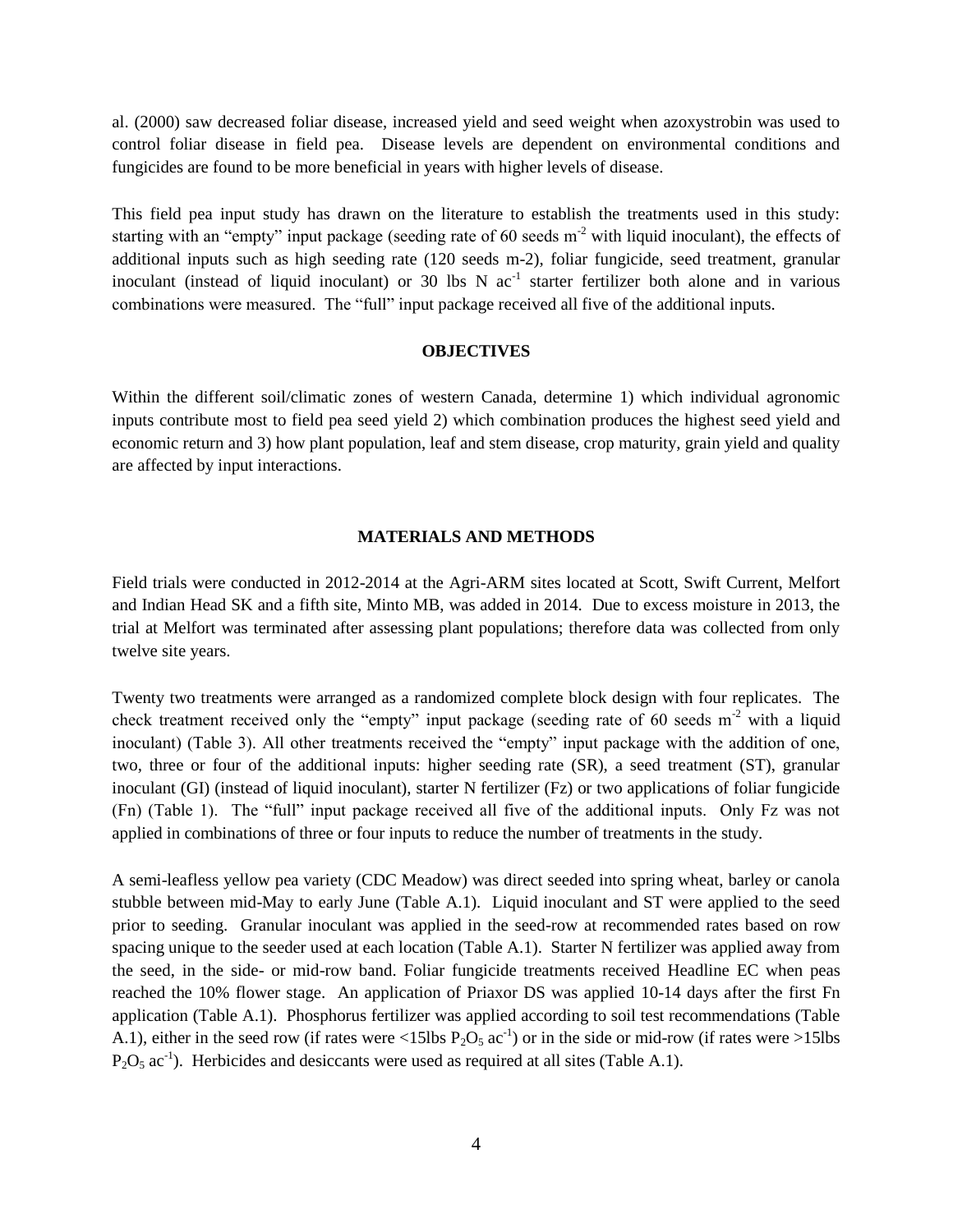Plant density was assessed approximately three weeks after seeding (Table A.1) by counting all seedlings in a 1 m section of crop row at two locations in each plot. Average area of *Mycosphaerella* infected leaves and stems was rated in each plot using the Xue scale (Xue et al. 1997) near timing of first fungicide application and again after the second application of fungicide (Table A.1). Maturity was assessed by determining the days to flower initiation (10% of plant initiated flowering) (DTF) and days to reach physiological maturity (DTM) in each plot. Plots were straight-combined using Wintersteiger plot combines in late-August to early-September (Table A.1). Seed yield data is reported at clean grain weight. Seed protein content was measured using a near-infrared reflectance grain analyzer (Foss NIR Systems, Inc., Laurel, MD, USA). Thousand kernel weight and test weight are reported as g 1000 seeds<sup>-1</sup> and kg  $hL^{-1}$ . A summary of the weather data estimated from the nearest weather station at each site is provided in Appendix A.

|                       | Table 1. Details of inputs applied in the Empty input package and as additional inputs |                                                                   |  |  |  |  |  |  |  |  |
|-----------------------|----------------------------------------------------------------------------------------|-------------------------------------------------------------------|--|--|--|--|--|--|--|--|
| Input                 | <b>Empty Package</b>                                                                   | <b>Additional Inputs</b>                                          |  |  |  |  |  |  |  |  |
| Seeding rate (SR)     | 60 viable seeds $m^{-2}$                                                               | 60 viable seeds $m-2$                                             |  |  |  |  |  |  |  |  |
| Seed treatment (ST)   | None                                                                                   | Apron Maxx RTA at 235mL 100kg <sup>-1</sup> seed                  |  |  |  |  |  |  |  |  |
|                       |                                                                                        | (Fludioxonil + Metalaxyl-M & S-isomer)                            |  |  |  |  |  |  |  |  |
|                       | Liquid Boost $N^z$                                                                     | Granular Optimize <sup>z</sup>                                    |  |  |  |  |  |  |  |  |
| Inoculant (GI)        | Liquid Cell-Tech <sup>y</sup>                                                          | Granular Cell-Tech <sup>y</sup>                                   |  |  |  |  |  |  |  |  |
| Starternitrogen       | None                                                                                   | Granular Urea at 30 lb N $ac^{-1}$ (46-0-0)                       |  |  |  |  |  |  |  |  |
| fertilizer $(Fz)$     |                                                                                        |                                                                   |  |  |  |  |  |  |  |  |
|                       |                                                                                        | Headline EC at $160mL$ ac <sup>-1</sup> ( <i>pyraclostrobin</i> ) |  |  |  |  |  |  |  |  |
| Foliar Fungicide (Fn) | None                                                                                   | Priaxor DS at 160mL $ac^{-1}$ ( <i>pyraclostrobin</i> +           |  |  |  |  |  |  |  |  |
|                       |                                                                                        | fluxapyroxad)                                                     |  |  |  |  |  |  |  |  |

 $\mathrm{^{2}U}\text{sed}$  in 2012 and 2013 site years

 $y$ Used in 2014 site years

Site years were grouped in terms of high yielding (mean yield  $>3000$  kg ha<sup>-1</sup>) and low-yielding (mean yield  $<3000$  kg ha<sup>-1</sup>) site years and analyzed separately. There were six site years in each group: Indian Head and Swift Current site years were considered low yielding and Melfort, Scott and Minto were considered high yielding site years. All variables were analyzed using the MIXED Procedure in SAS 9.3. Treatments were considered fixed effects and site years and replicates were considered random effects. Treatment means were separated using Fisher's Protected LSD test and letter groupings were assigned using the SAS macro "pdmix800". Single degree of freedom contrasts were used to determine the response to inputs among treatments using the "estimate" command in Proc Mixed. To determine the type of interaction between various inputs (i.e. additive, synergistic, antagonistic), sequential additivity was first calculated by multiplying relative yields of individual inputs; the ratio between relative yield increase and sequential additivity determined the type of interaction (Wallace 1990). A ratio below 0.95 was antagonistic, 0.95-1.05 was sequentially additive and above 1.05 was synergistic. An economic analysis was conducted using prices from the 2014 Saskatchewan Ministry of Agriculture Crop Planning Guide and from verbal communication with local ag-retails to determine the economic return of each treatment.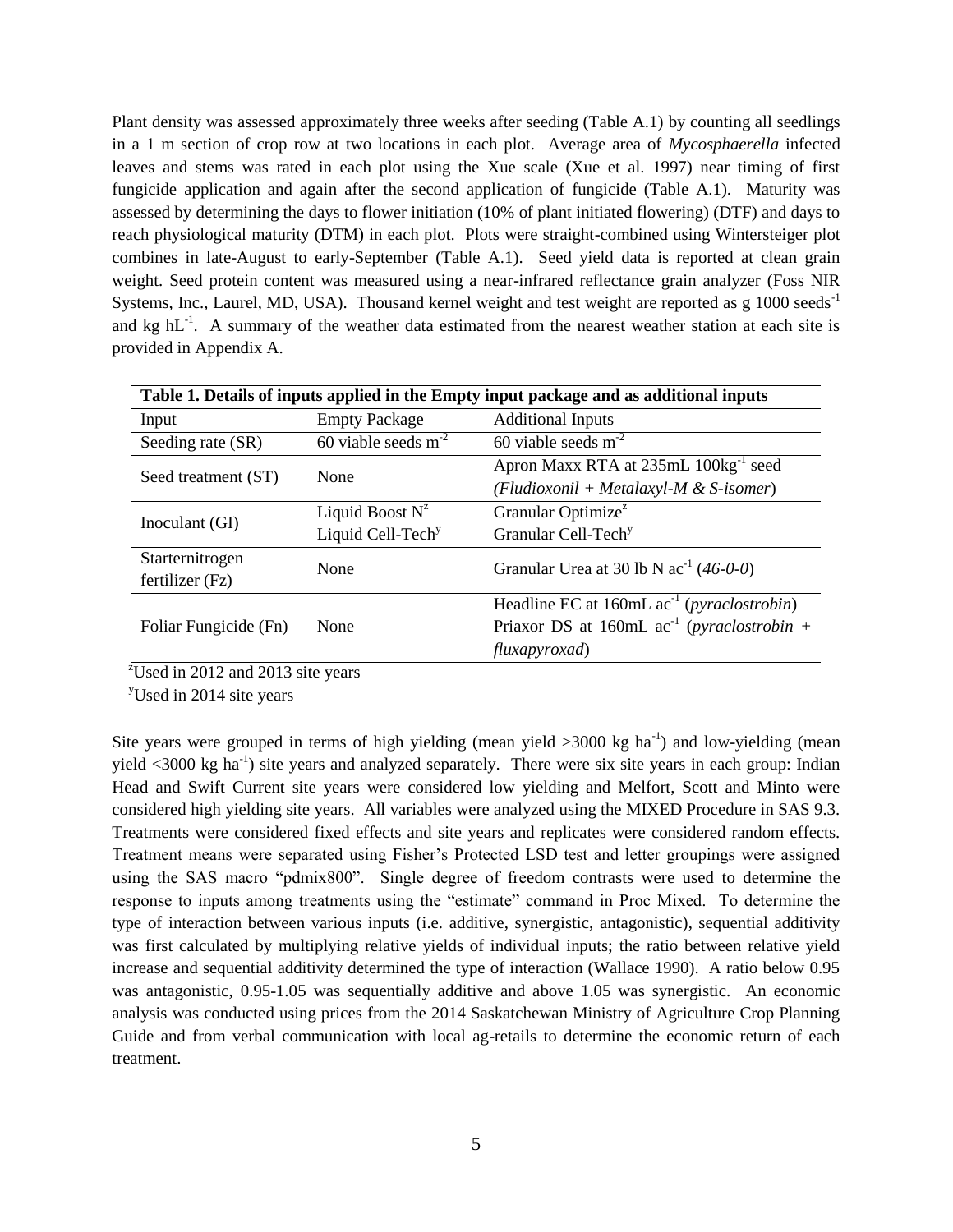## **RESULTS AND DISCUSSION**

## *Plant Density*

The treatment effect was highly significant for plant density under both low and high yielding environments (*P*<0.001), as expected, likely due to the differences in seeding rates among treatments (Table C.1 and C.2). Single degree of freedom contrasts revealed that SR resulted in 46 and 37 plants m-2 more than the low seeding rate when averaged across high and low yielding sites, respectively (Table C. 3 and C. 4). The mean plant population using the low seeding rate was, on average, 56 and 52 plants  $m<sup>2</sup>$ , averaged across high and low yielding sites, respectively, which is well below the recommended target population (75-85 plants  $m<sup>2</sup>$ ). Treatments receiving the SR were close to the recommended plant population at low yielding sites (average 89 plants  $m<sup>-2</sup>$ ) and higher at high yielding sites (average 102 plants  $m^{-2}$ ).

Seed treatment and GI also increase plant population under both environments, but to a lesser extent compared to SR (Table C. 3 and C. 4). Improved seedling vigour and disease resistance using a ST and/or GI may have increased the survival of the seedlings. In contrast, Fz significantly decreased plant population by 7-8 plants  $m<sup>2</sup>$  on average (Table C. 3 and C. 4). Nitrogen fertilizer was placed in the sideband at all sites, therefore the risk of seedling damage caused by fertilizer toxicity should be negligible. There was a significant increase in plant population with Fn treatments when averaged across low yielding site years (Table C.4), but there is no logical explanation for this, as plant counts were done before fungicide treatments were applied. Although statistically significant differences in plant population were detected with ST, GI and Fz, these differences were small and may not have been agronomically significant.

## *Disease Ratings*

Overall disease ratings prior to foliar fungicide application were similar (2.2) between the average of high and low yielding site years, however, disease levels were only affected by treatment when averaged across high-yielding site years (*P=0.021*) (Table C.2). Averaged across all treatments, SR significantly increase disease ratings by 0.20 and 0.29 at low and high yielding sites, respectively (Table C.3 and C.4). The higher amount of canopy associated with higher seeding rates early in the growing season likely caused the greater disease levels and provided a more conducive environment for disease development. Interestingly, disease levels decreased with GI application at high yielding sites (Table C.3). Perhaps the improved nodulation and in turn, nitrogen nutrition, provided by the granular inoculant increased the plant's overall health and resistance to disease. Averaged across low yielding site years, Fz also decrease disease levels (Table C.4) which may have also been due to improve nitrogen nutrition or a slightly lower plant population.

Although overall disease ratings conducted after foliar fungicide application were higher when averaged across high yielding sites compared to low yielding sites (4.5 compared to 3.4), the response to treatments was similar at both sites. The treatment effect was highly significantly at both environments (*P<0.001*) (Table C.1 and C.2) and as expected, treatments receiving Fn had on average, significantly lower disease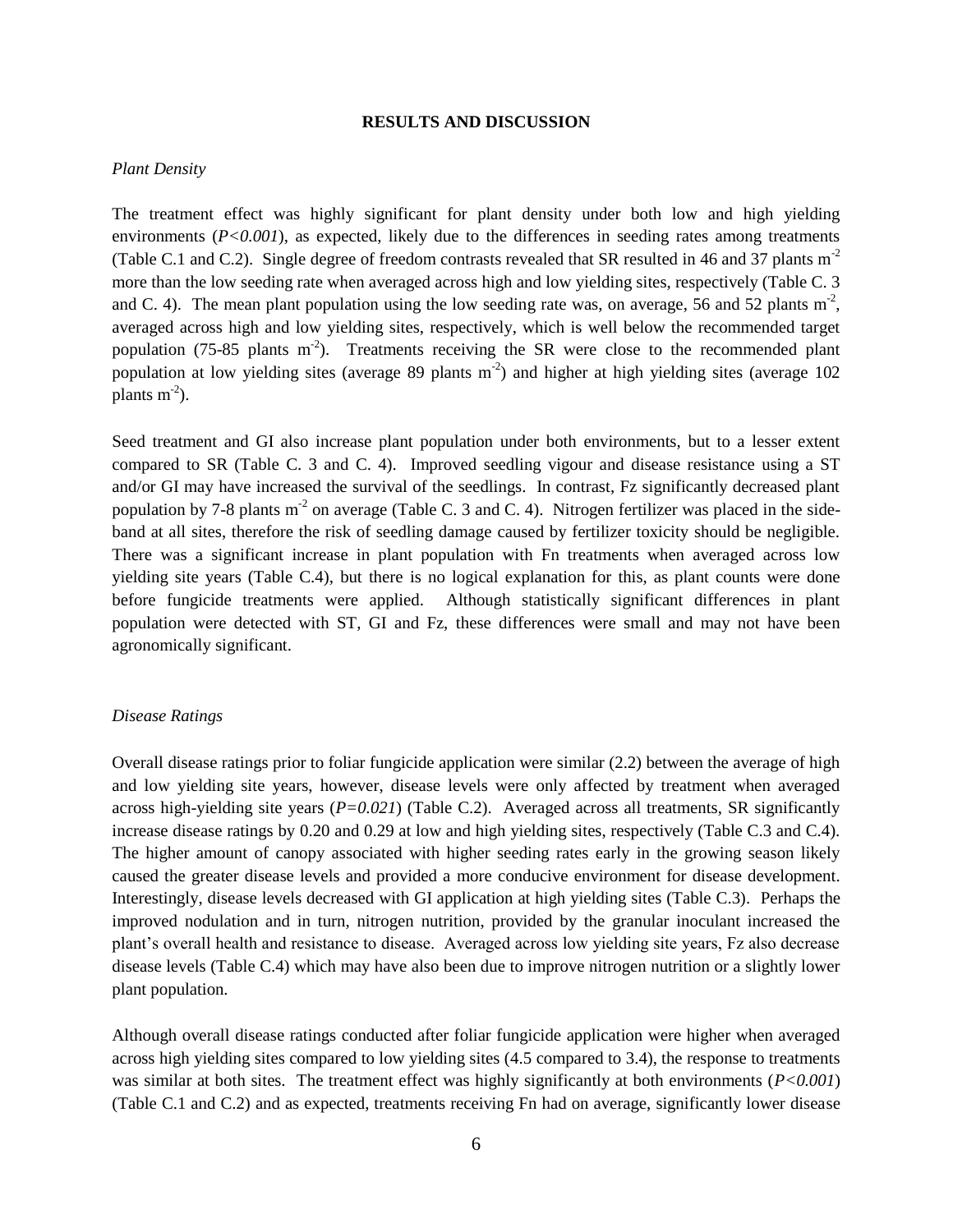levels compared to those that did not (Table C.3 and C.4). Similar to earlier disease ratings, treatments with SR had significantly higher levels of disease (Table C.3 and C.4). Granular inoculant was the only input which resulted in inconsistent effects on disease ratings later in the growing season: averaged across high yielding sites it reduced disease (Table C.3) while at low yielding sites it increased disease (Table C.4).

## *Maturity Assessment*

Averaged across both high and low yielding site years, the treatment effect was significant for DTF (*P = 0.010*, *0.002*, respectively) but not DTM (*P = 0.972*, *0.150*, respectively) (Table C.1 and C.2) and the response was similar at both sites. Single degree of freedom contrasts revealed that the only inputs to affect maturity were SR and Fz: SR decreased DTF and DTM when averaged across low yielding sites and only DTF averaged across high yielding sites, while Fz had the opposite effect on these variables at these sites (Table C.3 and C.4).

## *Seed Yield*

Seed yield was significantly affected by treatment when averaged across both high and low yielding sites  $(P = \langle 0.001, 0.003,$  respectively). Results of single degree of freedom contrasts show that overall, SR and Fn significantly increased seed yields under both environments (Table C.2 and C.3); however, average yield increases were higher when averaged across high yielding sites compared to low yielding sites. In addition, GI significantly increased yields at high yielding sites (Table C.2), but not low yielding site years (Table C.3). Overall, ST and Fz did not affect seed yield under either environment (Table C.2 and C.3).

When applied alone, SR significantly increased seed yields compared to the empty input package under both environments and resulted in yields that were not significantly different than the full input package when averaged across the low yielding site years (Table C.1 and C.2); therefore, yield was maximized using SR only at these sites. In addition, Fn also significantly increased seed yield when applied alone, but only when averaged across high yielding site years (Table C.1). Although Fz applied alone did not significantly increase seed yields above the empty package, it was also not significantly different than the full input package when averaged across low yielding site years (Table C.2). Neither GI nor ST significantly increased seed yields under either environment when applied alone (Table C.1 and C.2)

Adding additional inputs generally increased seed yield and decreased yield variability (Figure D.1 and D.2). Averaged over all high yielding sites, adding any one of GI, SR or Fn alone increased grain yield and decreased yield variability compared to the empty input package (Figure D.1). Adding any two of those three inputs further decrease yield variability and increased grain yield (Figure D.1). Adding all three inputs in combination resulted in the highest seed yields and lowest yield variability (Figure D.1). Interestingly, adding ST or ST and Fz did not further increase grain yields or decrease yield variability at these sites (Figure D.1). Using the ratio of observed versus expected relative mean yield to determine how inputs interacted we see that input combinations at the high-yielding sites were near the 1:1 ratio, with some exceptions, revealing that most input combinations are behaving in an additive fashion (Table D.1). The exceptions were the full input package and the combination of four inputs (SR, Fn, ST, GI)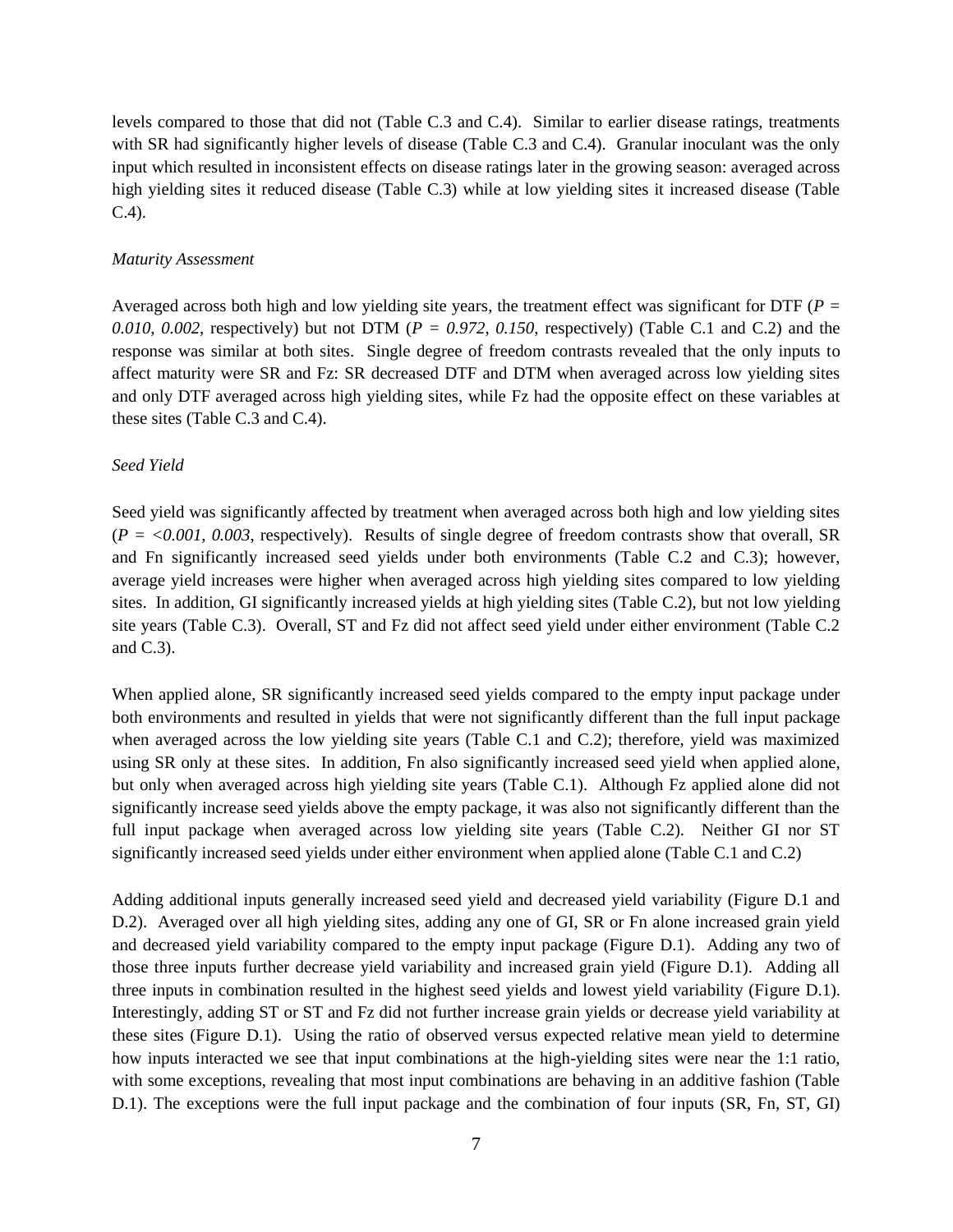which had ratios of 0.68 and 0.74, respectively, while the average of all treatments with more two or more inputs was 0.91 at high yielding sites (Table D.1). Therefore, if applying two or three inputs in combination, each input will contribute the same relative yield increase as compare to if it was the only input applied. Using four or five of the inputs, i.e. adding the seed treatment and/or starter N fertilizer, there is no additional yield increase from the additional input, likely because yield potential has already been maximized.

At the low-yielding sites the average ratio of all input combination treatments was lower than at high yielding sites (0.76); therefore the input combinations are generally, with some exceptions, not behaving in an additive fashion (Table D.1). The interaction should not be described as antagonistic; instead there is likely something else at these sites which is limiting yield potential (i.e. disease at Indian Head or moisture limitations at Swift Current). In addition, using SR alone resulted in relatively large yield increase (Table C.2), which we suspect likely maximized yield potential. Consequently, any additional inputs would not have improved yield much beyond that, resulting in less additive interactions when SR was in the input combination. Yield variability at low yielding sites was, on average, much higher than at high yielding sites (Figure D.2).

The input combination with the highest observed versus expected relative mean yield ratio at both high and low-yielding sites was the combination of granular inoculant and seed treatment (Table D.1). This may be due to the antagonistic effects between the liquid inoculant applied with the seed treatment resulting in relatively low seed yields, perhaps due to negative effects on nodulation even though the seed treatment and liquid inoculant are registered as compatible. The seed treatment may have resulted in better yields when paired with a granular inoculant, as the pair are more compatible or robust under a range of environments. In addition, combinations of granular inoculant and fungicide and ST, SR, GI and Fn were also behaving in an additive fashion at low yielding sites (Table D.1).

## *Seed Quality*

The overall effect of treatment on TKW was significant  $(P = <0.001)$  when averaged across high or low yielding site years (Table C.1 and C.2). Under both situations, Fn applied alone resulted in the highest TKW while the combination of ST, SR and GI resulted in the lowest TKW (Table C.1 and C.2). Single degree of freedom contrasts revealed that overall, SR decreased TKW by 3.4 and 3.0g and Fn increased TKW by 10.4 to 10.8g when averaged over high or low yielding site years respectively (Table C.3 and C.4). The treatment effect was only significant for TW averaged across high yielding site years (*P= 0.007*) (Table C.1); the trends were similar to the differences found in TKW (Table C.3).

Protein was not affected by treatment at either the high or low yielding site years (Table C.1 and C.2). However, averaged across high yielding sites, single degree of freedom contrasts revealed significantly higher protein when using GI compared to liquid and lower protein when adding ST compared to treatments without (Table C.3). The protein increase from GI can likely be explained by improved nodulation and nitrogen fixation achieved with the granular inoculant but the response from seed treatment is puzzling. Averaged across low-yielding sites, protein was increased by the addition of Fz and was reduced by addition of a Fn (Table C.4). These results are expected as the Fz likely provided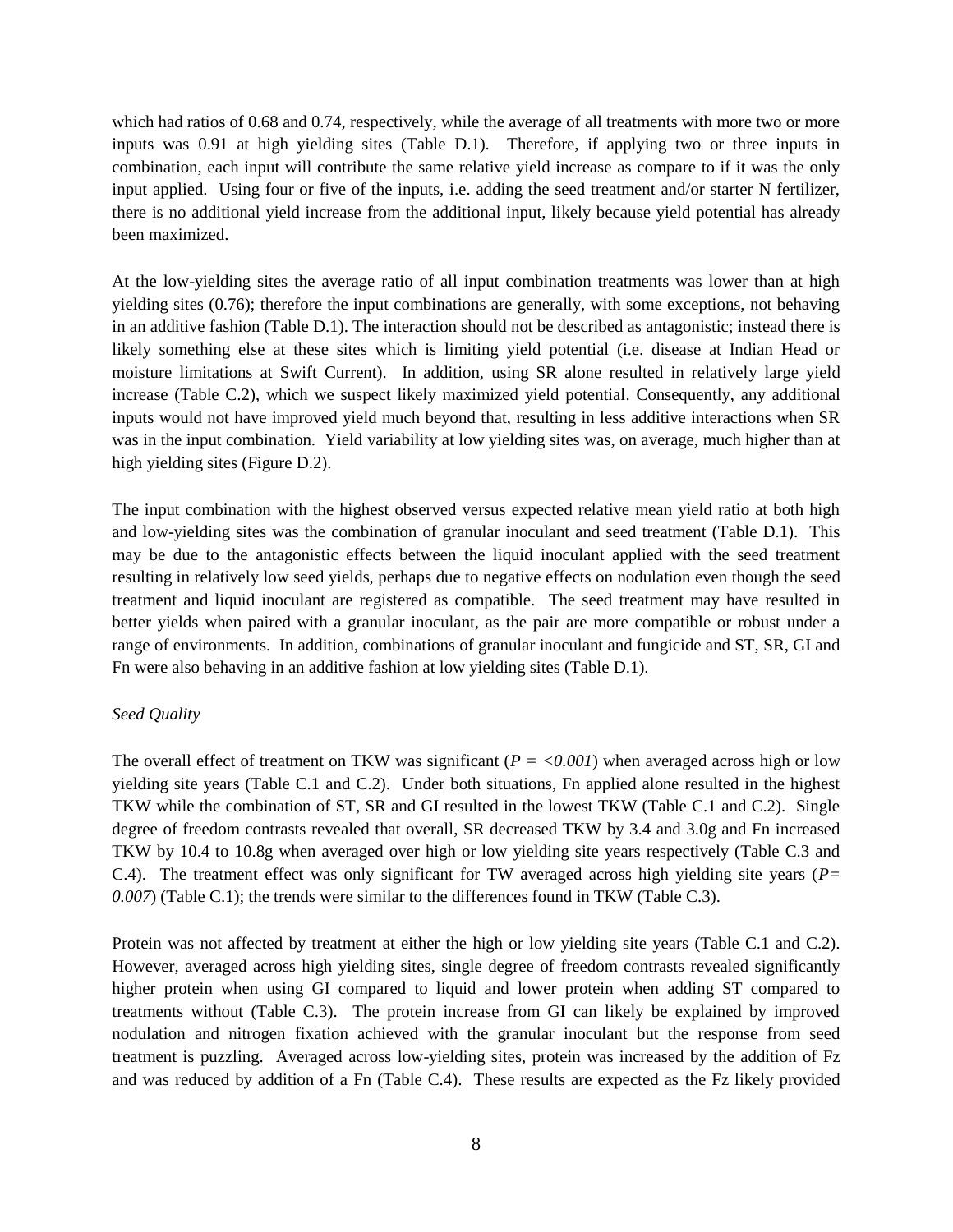sufficient N to satisfy the crop requirements under these low-yielding situations. In contrast, Fn did increase yields overall, which likely diluted the protein in the seed.

## *Net Return*

The ranking of highest to lowest economic return among treatments varied from low to high yielding site years. Generally, the treatments with that resulted in the highest economic return at the high yielding sites contained some combination of GI, SR and Fn, with the combination with all three of these inputs resulting in the highest economic return. Although Fn and SR resulted in similar increases in seed yield when applied alone, the higher cost of the fungicide application resulted in much lower economic return. In contrast, the treatments with the highest economic return at the low yielding sites contained fewer inputs and those containing Fn were ranked among the lowest. At low yielding sites, using only SR resulted in the highest net return followed by Fz only.

## **CONCLUSIONS**

Plant density was increased from an average of 56 to 102 and 52 to 89 plants  $m<sup>2</sup>$  with low to high seeding rates at high and low yielding sites, respectively. This range of densities is outside the traditionally recommended plant density, so it is difficult to assess if our current recommendations provide the crop with plant density high enough to maximize yield potential. Granular inoculant and ST also increased plant density, but to a much lower extent than SR. Starter N fertilizer resulted in significant, but relatively small reductions in plant density.

Disease levels were generally higher with SR early and later in the growing season and lower with Fn later in the season, regardless of environment. Granular inoculant also decreased disease levels when averaged across high yielding site years. Maturity was affected by SR and Fz only; generally, SR decreased days to maturity and Fz increased days to maturity.

Under relatively good growing conditions, such as those encountered at Scott, Melfort and Minto, input combinations of two or three inputs interacted in an additive fashion when averaged across at high yielding sites. Generally, averaged across high yielding sites, seed yield increased and yield variability decreased with each additional input added to the input package. Higher seeding rates, Fn and GI were the three inputs which consistently increased seed yields and economic return at these sites, especially when all three were applied in combination. In contrast, the addition of ST or Fz did not consistently improve yields or economic returns. Under poor growing conditions, such as those encountered at Indian Head and Swift Current, seed yields were more variable and input interactions were generally not additive, suggesting that some other factor (i.e. root disease, drought) was limiting yield at these sites. The overall response to SR and Fn was significant; however, the high cost of the Fn resulted in those treatments having the lowest economic return. Either SR or Fz applied alone maximized yield and economic return averaged across low yielding sites.

We recommend all farmers use adequate seeding rates to target the recommended plant population to maximize field pea yield potential. Under situations where the farmer expects relatively high yields, we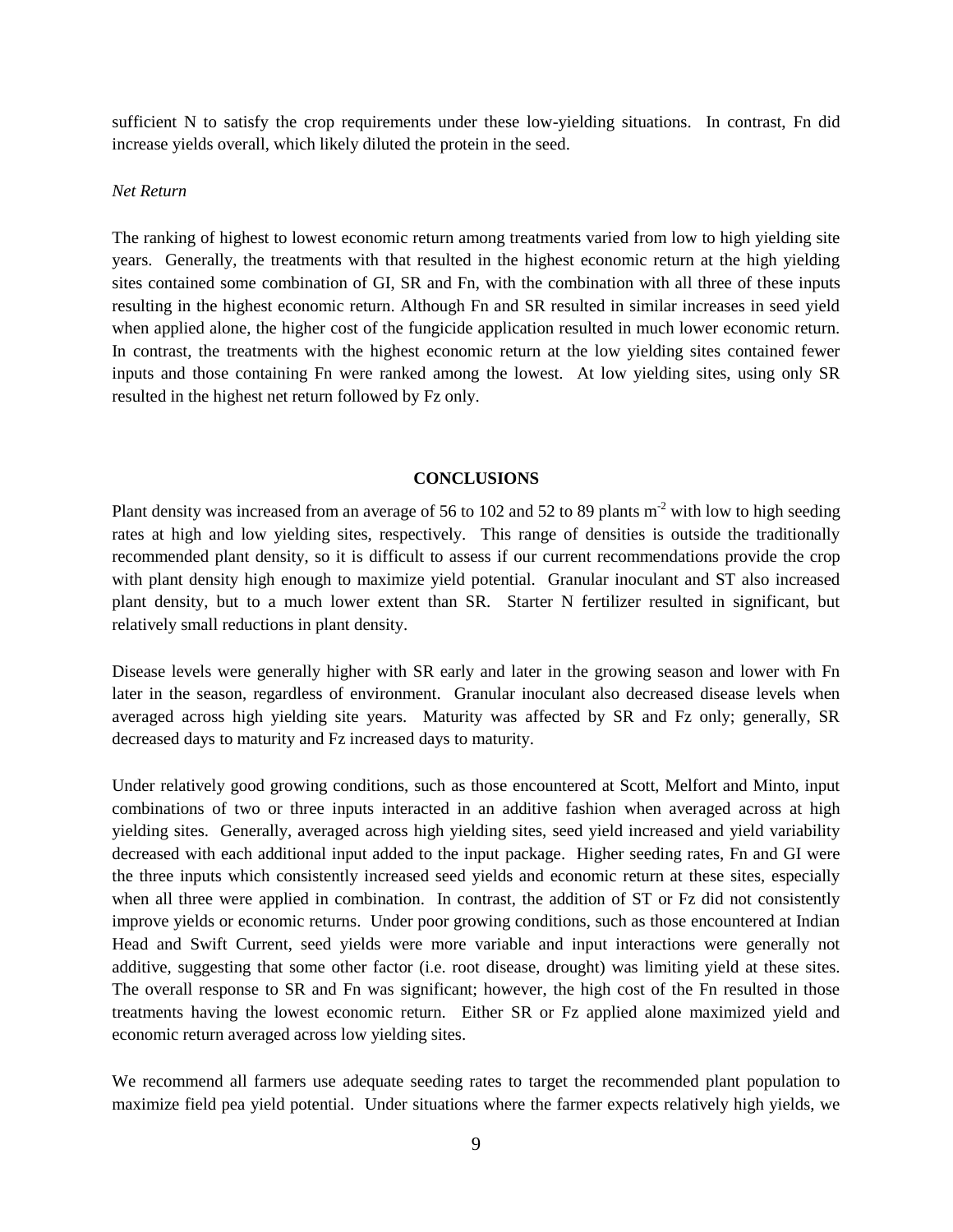also recommend using a granular inoculant to ensure nodulation and nitrogen fixation can provide sufficient levels of nitrogen to the crop. If the crop develops a thick canopy and/or disease develops, adding a foliar fungicide will protect and maintain the yield potential of the crop. We do not expect to see a yield response using starter nitrogen fertilizer, except potentially when residual N is extremely low or when there are extreme cases of late season root rot or moisture limitations which limit yield potential and nitrogen fixation. Seed treatments did not result in consistent yield improvements in field peas and therefore the reasons for this should be further investigated.

#### **ACKNOWLDGEMENTS**

Financial support for this project is provided by the Saskatchewan Pulse Growers for the Saskatchewan sites and the Manitoba Pulse Growers for the Minto site. We would like to thank Monsanto BioAg for donating inoculants used in this study. We would also like to acknowledge the excellent technical assistance provided by Tristan Coelho, Don Sluth, Colleen Kirkham, Don Luthi and Christiane Catellier.

This research has been presented at several extension events and conferences including the Scott Field Day (July 2012, 2014, Scott SK), the IHARF Crop Management Field Day (July 2013, 2014, Indian Head SK), the Agri-ARM Research Update (January 2013, Saskatoon SK), the Regional Pulse Workshop (February 2013, 2014, North Battleford SK) and the ASA, CSSA and SSSA International Annual Meetings (November 2014, Long Beach CA).

### **REFERENCES**

Bailey, K.L., Johnston, A.M., Kutcher, H.R., Gossen, B.D., and Morrall, R.A.A. 2000. Managing crop losses from foliar diseases with fungicides, rotation, and tillage in the Saskatchewan Parkland. Can. J. Plant Sci. 80: 169-175.

Blackshaw, R.E., Brandt, S.A., Johnson, E.N., Harker, K.N., O'Donovan, J.T. Turkington, T.K., and Kutcher, H.R. 2010. Which crop inputs have the greaterst impact on canola yield? In Proc. of American Society of Agronomy Annual Meeting. Long Beach, C.A. Oct 31 – Nov 4, 201. [Online] [http://a-c](http://a-c-confex.com/crops/2010am/webprogram/Paper57734.html)[confex.com/crops/2010am/webprogram/Paper57734.html](http://a-c-confex.com/crops/2010am/webprogram/Paper57734.html)

Clayton, G.W., Rice, W.A., Lupwayi, N.Z., Johnston, A.M., Lafond, G.P., Grant, C.A., and Walley, F. 2003. Inoculant formulation and fertilizer nitrogen effects on field pea: Crop yield and seed quality. Can. J. Plant Sci. 84: 89-96.

Clayton, G.W., Rice, W.A., Lupwayi, N.Z., Johnston, A.M., Lafond, G.P., Grant, C.A., and Walley, F. 2004. Inoculant formulation and fertilizer nitrogen effects on field pea: Nodulation,  $N_2$  fixation and nitrogen partitioning. Can. J. Plant Sci. 84: 79-88.

Henson, B., Bradley, C., Halley, S., Hanson, B., McKay, K., and Halvorson, M. 2004. Fungicide seed treatment effects on disease and nodulation of field pea in North Dakota. [Online] Available: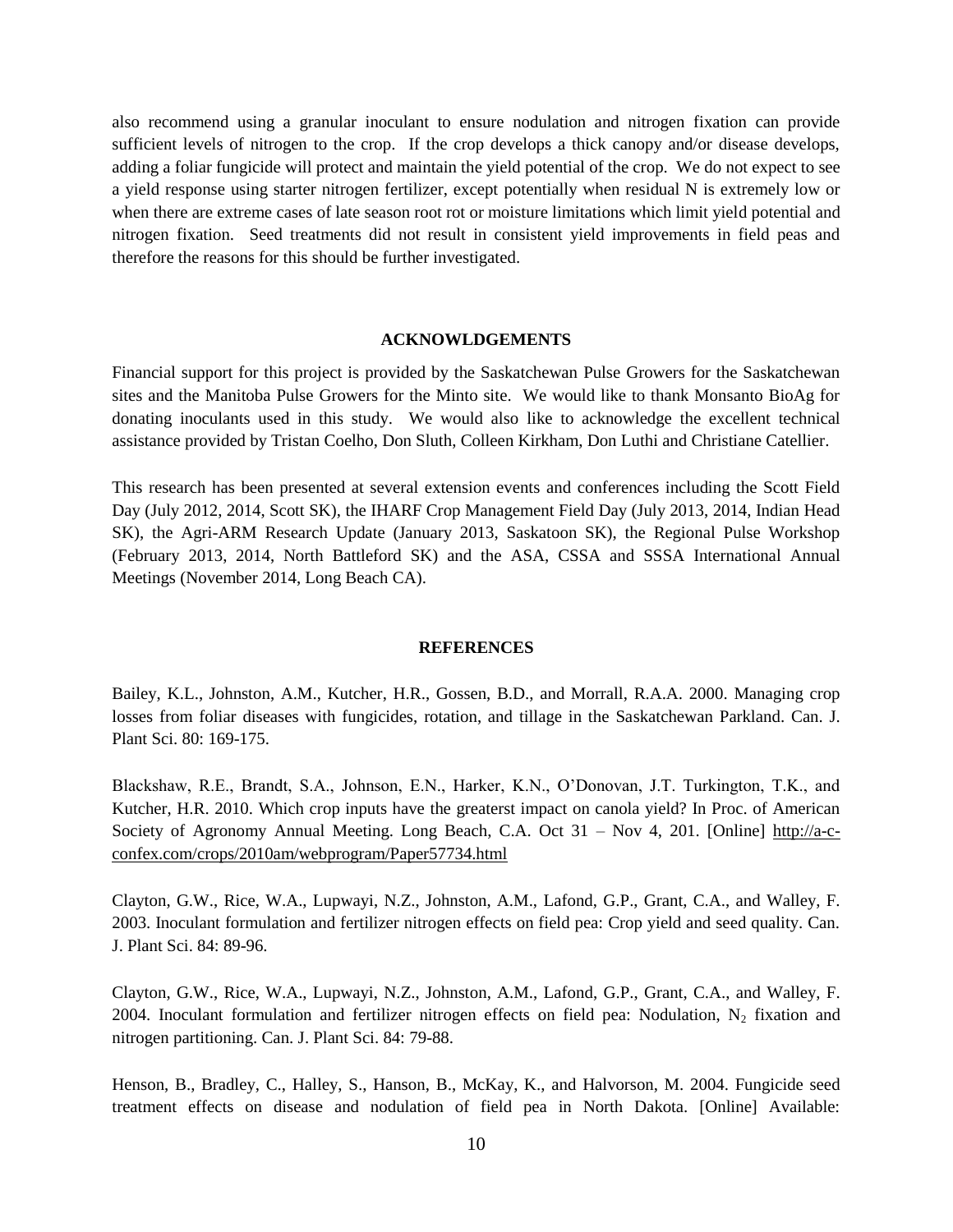# [http://www.ag.ndsu.edu/archive/carringt/agronomy/Research/PlantPath/04 FP Fungicide Seed](http://www.ag.ndsu.edu/archive/carringt/agronomy/Research/PlantPath/04%20FP%20Fungicide%20Seed%20Treatment.pdf)  [Treatment.pdf](http://www.ag.ndsu.edu/archive/carringt/agronomy/Research/PlantPath/04%20FP%20Fungicide%20Seed%20Treatment.pdf)

Johnston, A.M., Clayton, G.W., Lafond, G.P., Harker, K.N., Hogg, T.J., Johnson, E.N., May, W.E., and McConnell, J.T. 2002. Field pea seeding management. Can. J. Plant Sci. 82: 639-644.

Kutcher, H.R., Lafond, G., Johnston, A.M., Miller, P.R., Gill, K.S., May, W.E., Hogg, T., Johnson, E., Biederbeck, V.O., and Nybo, B. 2002. Rhizobium inoculant and seed-applied fungicide effects on field pea production. Can. J. Plant Sci. 82: 645-651.

McKenzie, R.H., Middleton, A.B., Solberg, E.D., DeMulder, J., Flore, N., Clayton, G.W., and Bremer, E. 2001. Response of pea to rhizobia inoculation and starter nitrogen in Alberta. Can. J. Plant Sci. 81: 637- 643.

Saskatchewan Ministry of Agriculture. 2014 Crop Planning Guide. [Online]. Available: <http://www.agriculture.gov.sk.ca/Default.aspx?DN=86778b6a-03af-4508-985c-23b9427fbba5>

Townley-Smith, L. and Wright, A.T. 1994. Field pea cultivar and weed response to crop seed rate in western Canada. Can. J. Plant Sci. 74: 387-393.

Wallace, A. 1990. Nitrogen, phosphorus, potassium interactions on Valencia orange yields. J. Plant. Nutr. 13: 357-365.

Xue, A., Warkentin, T.D., Greeniaus, M.T. and Zimmer, R.C. 1997. Genotypic variability in seedborne infection of field pea by *Mycosphaerella pinodes* and its relation to foliar disease severity. Cdn. J. Plant Path. 370-374.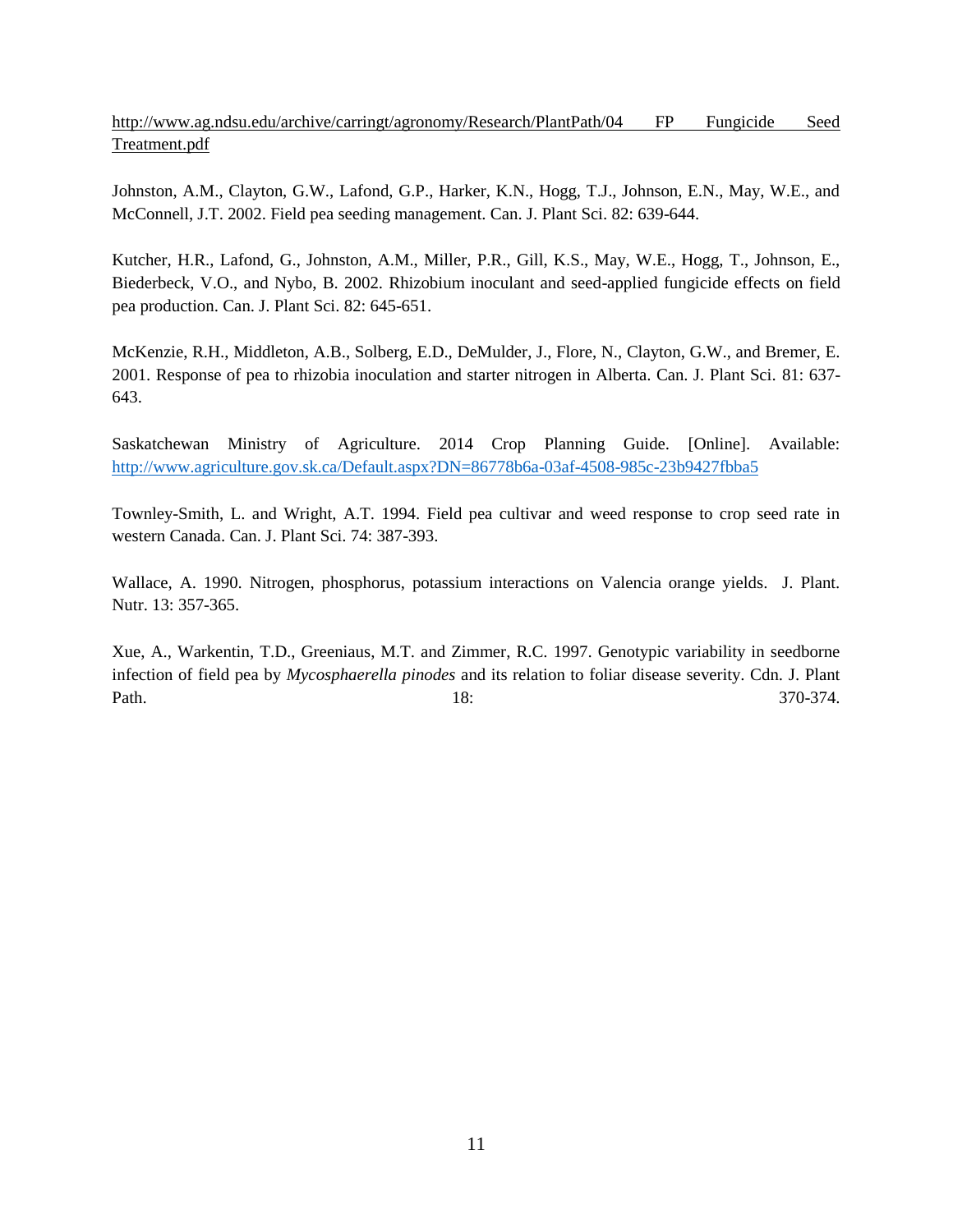# **Appendix A**

# **Historical Climate Data and Site Characteristics**

| able tree building y of field operations and site endiacteristics from an site years |                 | Indian Head     |               |                | <b>Swift Current</b> |                 |              | Melfort                  |               | Scott            |          | Minto         |
|--------------------------------------------------------------------------------------|-----------------|-----------------|---------------|----------------|----------------------|-----------------|--------------|--------------------------|---------------|------------------|----------|---------------|
| <b>Field Operation</b>                                                               | 2012            | 2013            | 2014          | 2012           | 2013                 | 2014            | 2012         | 2014                     | 2012          | 2013             | 2014     | 2014          |
| Seeding Date                                                                         | May 19          | May 12          | May 15        | Jun 5          | May 11               | May 30          | May 16       | May 16                   | May 10        | May 22           | May $14$ | Jun 3         |
| <b>Plant Density Assessment Date</b>                                                 | <b>Jun 18</b>   | Jun 3           | Jun 6         | <b>Jun 27</b>  | Jun 4                | <b>Jun 24</b>   | Jun 8        | June 6                   | Jun 1         | Jun $12$         | Jun 4    | <b>Jun 27</b> |
| Fungicide 1 Application Date                                                         | Jul 6           | Jul $4$         | Jul 8         | Jul 6          | Jul 3                | Jul 16          | $\mathbf{z}$ | July 9                   | Jul 9         | Jul <sub>4</sub> | Jul 9    | Jul 24        |
| Fungicide 2 Application Date                                                         | Jul 20          | Jul 11          | Jul 16        | Jul 18         | Jul 11               | Jul 25          | $\sim$       | July 22                  | Jul 20        | Jul 15           | Jul 22   | Jul 6         |
| Disease Rating 1 Date                                                                | Jul 6           | Jul 3           | Jul 8         | Jul $6$        | Jul 3                | Jul 16          | $\sim$       | N/A <sup>y</sup>         | Jul 10        | Jul 3            | Jul 11   | <b>Jul 21</b> |
| Disease Rating 2 Date                                                                | Aug 8           | Aug 1           | Aug 5         | Jul 30         | Jul 25               | Aug 5           | $\sim$       | July 31                  | Aug $10$      | Jul 25           | Jul 25   | Aug 14        |
| <b>Desiccation Date</b>                                                              | Aug 15          | Aug 17          | Aug 14        | N/A            | N/A                  | N/A             | Aug 17       | Aug                      | Aug 13        | Sep 3            | Aug 18   | N/A           |
| <b>Harvest Date</b>                                                                  | Aug 21          | Aug 28          | Sep 1         | Aug 12         | Aug 19               | Aug 27          | Aug 28       | Aug. 29<br>$-$ Sep. 12   | Aug 20        | Sep 9            | Aug 27   | Sep 12        |
| <b>Site Characteristics</b>                                                          |                 |                 |               |                |                      |                 |              |                          |               |                  |          |               |
| Previous Crop                                                                        | Spring<br>Wheat | Spring<br>Wheat | <b>Barley</b> | Durum<br>Wheat | Durum<br>Wheat       | Spring<br>Wheat | Canola       | Canola                   | <b>Barley</b> | Spring<br>Wheat  | Canola   | Oats          |
| Row Spacing (inches)                                                                 | 12              | 12              | 12            | 9              | 9                    | 9               | 8            | ۰                        | 10            | 10               | 10       | 8             |
| Residual Soil N (lbs $N$ ac <sup>-1</sup> 0-60cm)                                    | 16              | 31              | 23            | $12^z$         | $5^{\rm z}$          | $6^{\rm z}$     | 44           | $\overline{\phantom{0}}$ | 16            | 20               | 13       | 40            |
| Residual Soil P (lbs $P_2O_5$ ac <sup>-1</sup> 0-15cm)                               | 16              | 18              | 17            | 15             | 14                   | 29              | 29           | ۰                        | 30            | 43               | 32       | 20            |
| Residual Soil K (lbs $K_2O$ ac <sup>-1</sup> 0-15cm)                                 | >540            | >600            | >540          | 452            | 558                  | 503             | >540         | $\sim$                   | 247           | >540             | 528      | 508           |
| Residual Soil S (lbs S $ac^{-1}$ 0-60cm)                                             | 45              | 36              | 27            | $12^z$         | $10^z$               | $3^z$           | 46           | $\overline{\phantom{0}}$ | 15            | 50               | 25       | 408           |
| Soil $pH(0-15cm)$                                                                    | 7.7             | 7.8             | 8.1           | 6.1            | 6.3                  | 6.3             | $\sim$       | ۰                        | 5.6           | 6.3              | 5.8      | 8.1           |
| P fertilizer applied (lbs $P_2O_5$ ac <sup>-1</sup> )                                | 16.1            | 16.1            | 16.1          | 15             | 15                   | 15              |              | 15                       | 14            | 17               | 25       | 15.6          |

**Table A.1.** Summary of field operations and site characteristics from all site years

<sup>z</sup>Missing records

<sup>y</sup>Not applicable because operation was not conducted

 $x$ <sup>0</sup>-15cm depth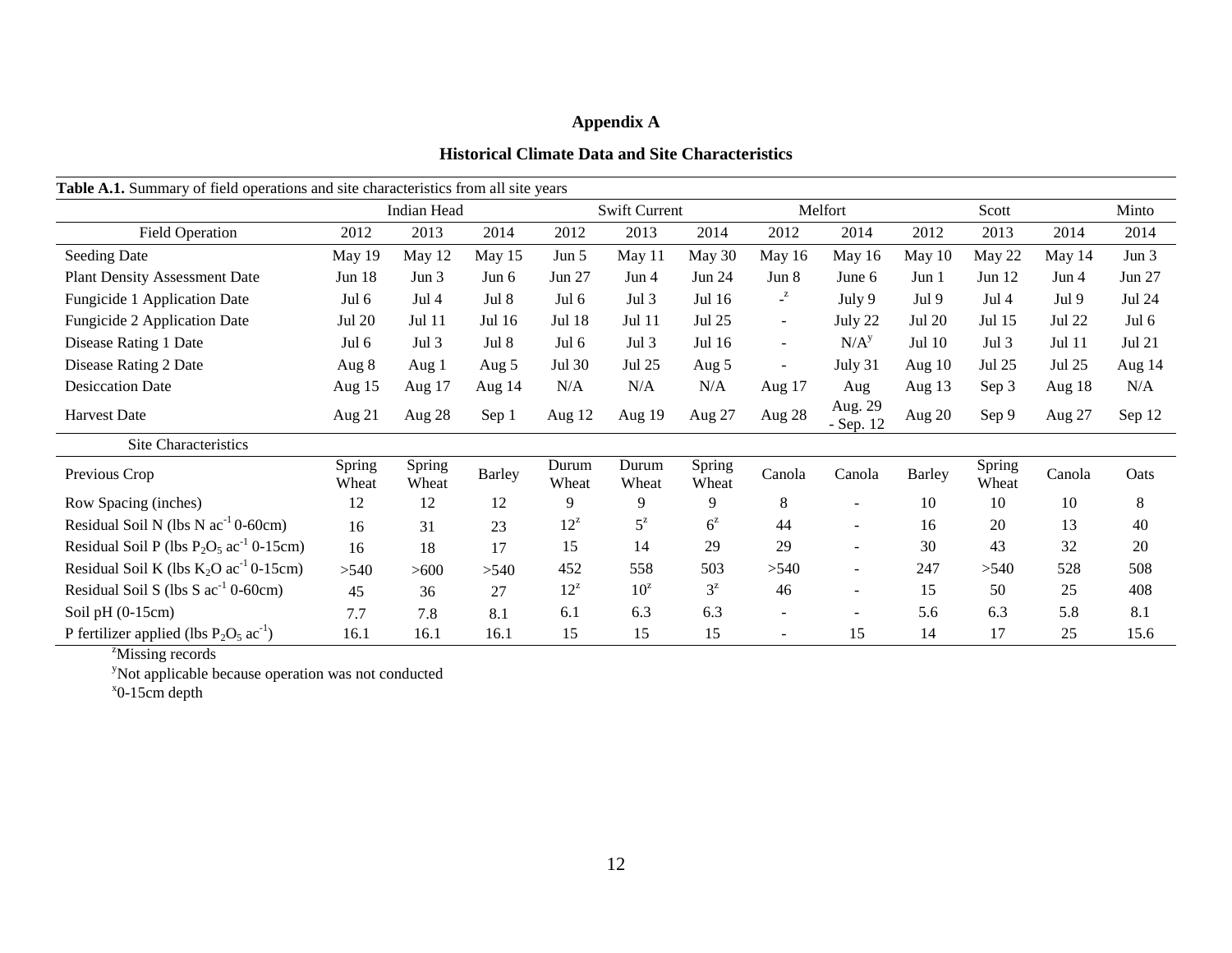| Location | Year      | May                            | June | July | August | Average |  |  |  |  |
|----------|-----------|--------------------------------|------|------|--------|---------|--|--|--|--|
|          |           | Mean Temperature $(^{\circ}C)$ |      |      |        |         |  |  |  |  |
|          | 2012      | 9.9                            | 16.5 | 19.2 | 17.1   | 15.7    |  |  |  |  |
| Indian   | 2013      | 11.9                           | 15.3 | 16.3 | 17.1   | 15.2    |  |  |  |  |
| Head     | 2014      | 14.4                           | 14.4 | 17.3 | 17.4   | 15.9    |  |  |  |  |
|          | Long-term | 10.8                           | 15.8 | 18.2 | 17.4   | 15.6    |  |  |  |  |
|          | 2012      | 9.4                            | 15.5 | 20.0 | 19.0   | 16.0    |  |  |  |  |
| Swift    | 2013      | 12.6                           | 15.5 | 16.8 | 19.2   | 16.0    |  |  |  |  |
| Current  | 2014      | 10.9                           | 13.4 | 18.1 | 18.1   | 15.1    |  |  |  |  |
|          | Long-term | 10.9                           | 15.4 | 18.5 | 18.2   | 15.8    |  |  |  |  |
|          | 2012      | 9.6                            | 15.2 | 18.9 | 17.1   | 15.2    |  |  |  |  |
| Melfort  | 2014      | 10.0                           | 14.0 | 17.5 | 17.6   | 14.8    |  |  |  |  |
|          | Long-term | 10.7                           | 15.9 | 17.5 | 16.8   | 15.2    |  |  |  |  |
|          | 2012      | 9.7                            | 15.1 | 18.6 | 17.0   | 15.1    |  |  |  |  |
|          | 2013      | 12.6                           | 14.8 | 16.5 | 17.4   | 15.3    |  |  |  |  |
| Scott    | 2014      | 9.3                            | 13.9 | 17.4 | 16.8   | 14.4    |  |  |  |  |
|          | Long-term | 10.8                           | 15.3 | 17.1 | 16.5   | 14.9    |  |  |  |  |
|          | 2014      | 10.8                           | 15.5 | 17.8 | 17.8   | 15.5    |  |  |  |  |
| Minto    | Long-term | 12.6                           | 17.1 | 19.5 | 18.5   | 16.9    |  |  |  |  |

**Table A.2.** Mean monthly temperature and long-term normals (1981-2010) for the 2012-2014 growing seasons at Indian Head, Swift Current, Melfort and Scott SK and Minto MB**.**

Table A.3. Total monthly precipitation and long-term normals (1981-2010) for the 2012-2014 growing seasons at Indian Head, Swift Current, Melfort and Scott SK and Minto MB.

| Location | Year      | May  | June               | July  | August | Total |
|----------|-----------|------|--------------------|-------|--------|-------|
|          |           |      | Precipitation (mm) |       |        |       |
|          | 2012      | 79.4 | 51.0               | 124.6 | 30.4   | 285.4 |
| Indian   | 2013      | 17.1 | 103.8              | 50.4  | 6.1    | 177.4 |
| Head     | 2014      | 36.0 | 199.2              | 7.8   | 142.2  | 385.2 |
|          | Long-term | 49.0 | 77.4               | 63.8  | 51.2   | 241.4 |
|          | 2012      | 98.3 | 107.0              | 17.2  | 8.2    | 230.7 |
| Swift    | 2013      | 11.2 | 103.0              | 50.4  | 13.5   | 178.1 |
| Current  | 2014      | 27.5 | 108.6              | 29.9  | 104.0  | 270.0 |
|          | Long-term | 48.5 | 72.8               | 52.6  | 41.5   | 215.4 |
|          | 2012      | 55.2 | 112.3              | 97.8  | 68.1   | 333.4 |
| Melfort  | 2014      | 24.3 | 167.3              | 38.8  | 57.9   | 288.3 |
|          | Long-term | 39.8 | 54.3               | 76.7  | 52.4   | 223.2 |
|          | 2012      | 50.6 | 164.6              | 56.4  | 51.4   | 323.0 |
|          | 2013      | 38.9 | 113.5              | 26.1  | 63.3   | 241.8 |
| Scott    | 2014      | 23.1 | 60.4               | 128.0 | 30.1   | 241.6 |
|          | Long-term | 4.8  | 61.8               | 72.1  | 45.7   | 184.4 |
|          | 2014      | 52.3 | 165.8              | 30.1  | 131.2  | 379.4 |
| Minto    | Long-term | 49.9 | 85.3               | 67.4  | 58.5   | 261.1 |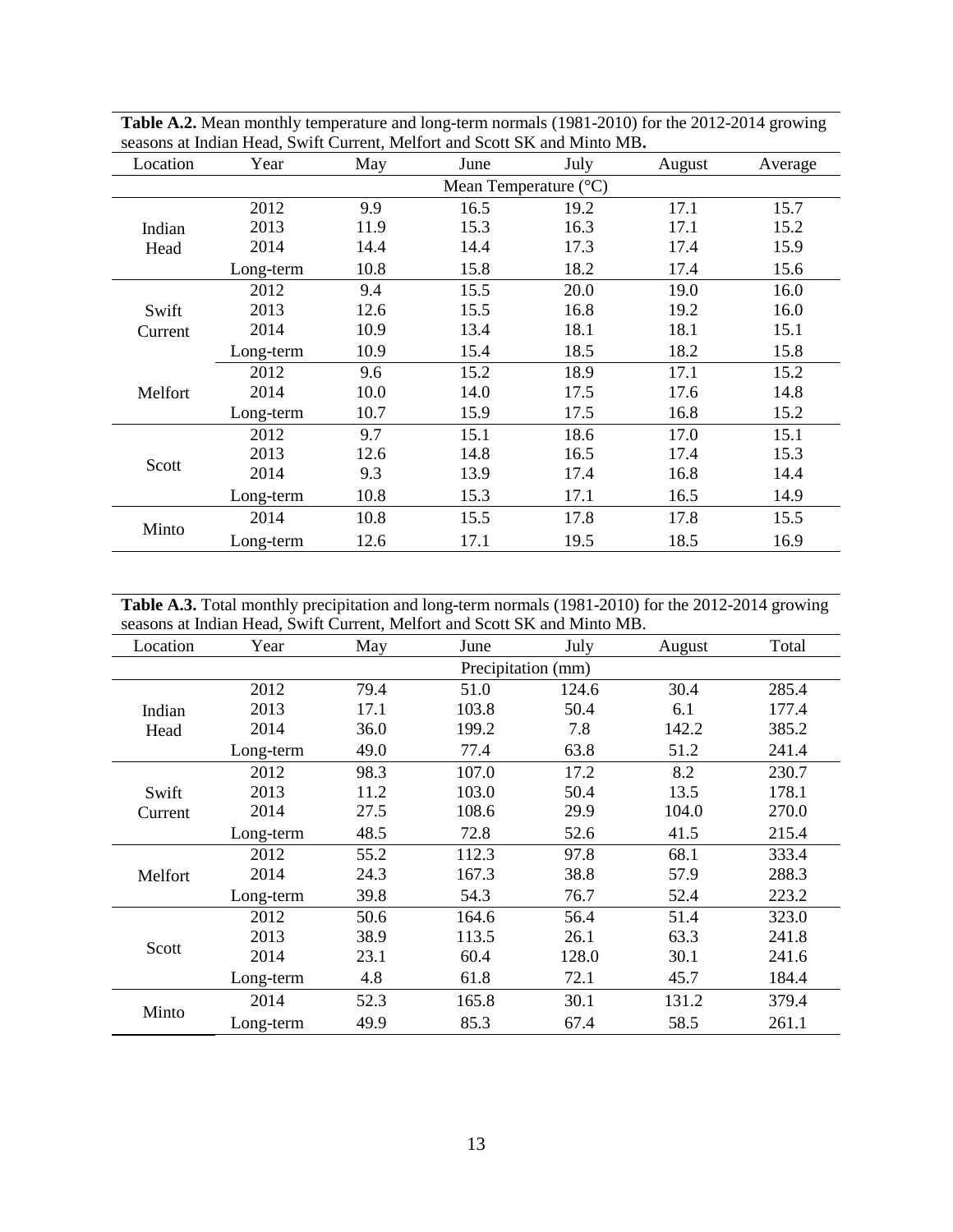# **Appendix B**

# **Pea Mycosphaerella Rating Scale**

|                  | <b>Plant Position</b> |        |       |  |  |  |  |  |
|------------------|-----------------------|--------|-------|--|--|--|--|--|
| Disease severity | Upper                 | Middle | Lower |  |  |  |  |  |
|                  | $F^z$                 | F      | F     |  |  |  |  |  |
|                  | F                     | F      |       |  |  |  |  |  |
|                  | F                     | F      | M     |  |  |  |  |  |
|                  | F                     |        | M     |  |  |  |  |  |
|                  |                       |        | M     |  |  |  |  |  |
|                  |                       | M      | M     |  |  |  |  |  |
| h                |                       | M      |       |  |  |  |  |  |
|                  | M                     | M      |       |  |  |  |  |  |
|                  | M                     |        |       |  |  |  |  |  |
|                  |                       |        |       |  |  |  |  |  |

<sup>2</sup> Free of disease on leaves/stems; L - light infection,  $1-20\%$  of leaves/stems showing symptoms; M - moderate infection 21-50%; S - severe infection, 51-100%.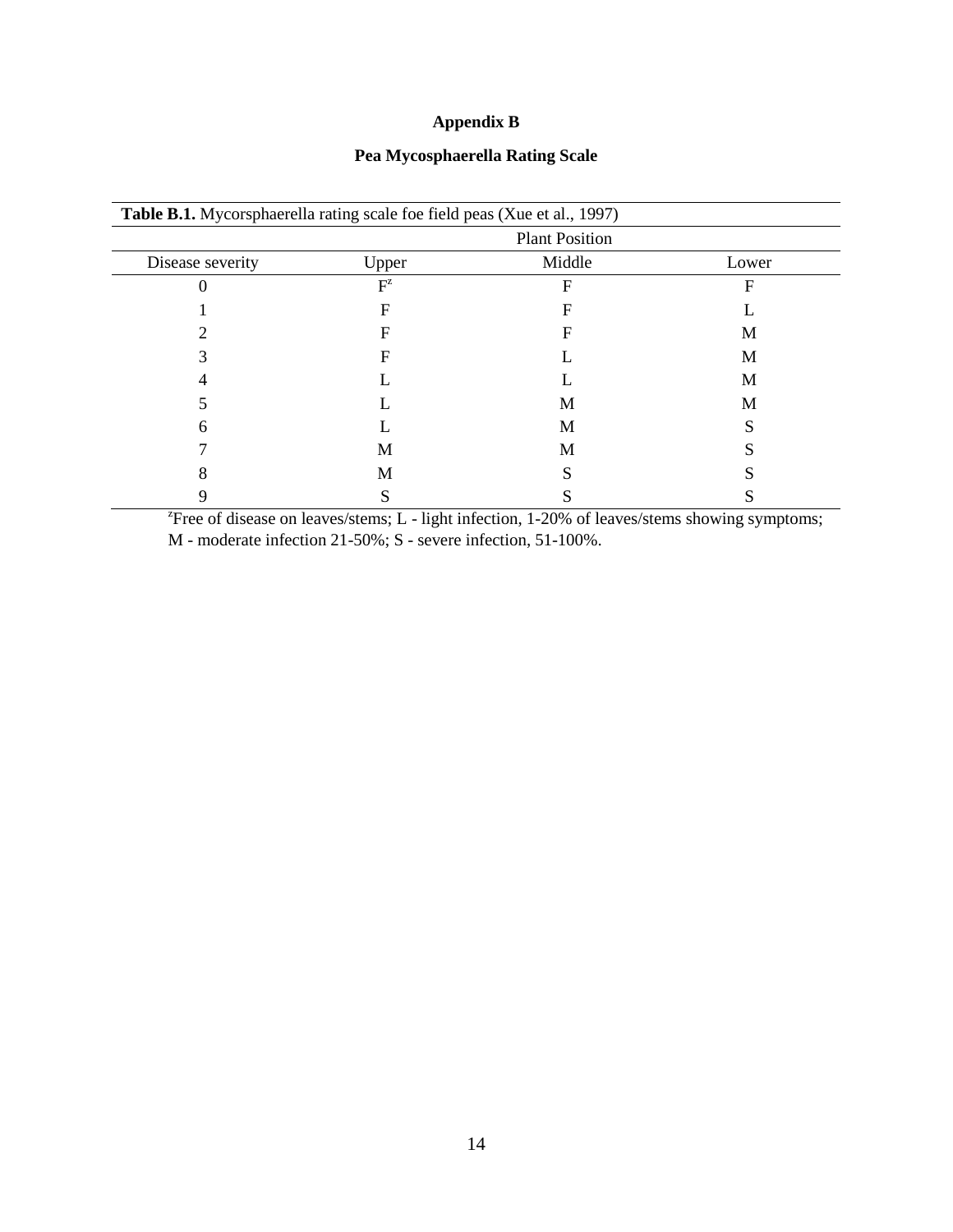# **Appendix C**

# **Least Squared Means and Single Degree of Freedom Contrast Estimates**

| Treatment       | <b>Plant Density</b><br>(plant $m^{-2}$ ) | Days to Flower           | Days to<br>Maturity | Yield<br>$(kg ha-1)$      | <b>TKW</b><br>$(g 1000 \text{ seeds}^{-1})$ | TW<br>$(kg hL^{-1})$    | Protein | Disease 1                | Disease 2               |
|-----------------|-------------------------------------------|--------------------------|---------------------|---------------------------|---------------------------------------------|-------------------------|---------|--------------------------|-------------------------|
| Empty           | $52^b$                                    | $51.8$ <sup>abcdef</sup> | 91.3                | $3375^{j}$                | $183.3^{\text{cdef}}$                       | $84.6$ <sup>abcd</sup>  | 23.4    | 2.3 <sup>abcdef</sup>    | 4.9 <sup>abcde</sup>    |
| Full            | 102 <sup>a</sup>                          | $52.1^{ab}$              | 91.8                | $4615^{ab}$               | $182.4^{\text{defg}}$                       | 84.6 <sup>abcde</sup>   | 23.4    | $2.1$ <sup>bcdefg</sup>  | $4.3^{\rm defgh}$       |
| $ST^z$          | $57^{\rm b}$                              | 51.8 <sup>abcde</sup>    | 91.2                | $3512^{ij}$               | $180.8^{\rm efgh}$                          | 84.8 <sup>abc</sup>     | 23.2    | 2.2 <sup>abcdefg</sup>   | 5.1 <sup>abc</sup>      |
| SR <sup>z</sup> | 106 <sup>a</sup>                          | $51.6$ bcdef             | 91.1                | $3958^{\rm defghi}$       | $177.1$ <sup>fgh</sup>                      | 84.5 <sup>bcdef</sup>   | 23.4    | $2.6^{ab}$               | 5.6 <sup>a</sup>        |
| GI <sup>z</sup> | $53^{\rm b}$                              | $51.8^{\rm abcde}$       | 92.0                | $3800$ <sup>fghij</sup>   | $180.6^{\rm efgh}$                          | $84.6$ <sup>abcde</sup> | 23.7    | $1.9^{\rm defg}$         | 4.5 <sup>cdef</sup>     |
| $Fz^z$          | $55^{\rm b}$                              | $52.1^{ab}$              | 92.2                | 3777 <sup>ghij</sup>      | $185.4$ bcde                                | 84.6 <sup>abcde</sup>   | 23.4    | $2.0^{\text{cdefg}}$     | 4.9 <sup>abcde</sup>    |
| $Fn^z$          | 53 <sup>b</sup>                           | $51.4$ <sup>def</sup>    | 91.6                | $3905^{\text{efghi}}$     | $193.3^{a}$                                 | 84.6 <sup>abcde</sup>   | 23.4    | $2.2^{\text{abcdefg}}$   | 3.9 <sup>fghi</sup>     |
| $ST+SR$         | 106 <sup>a</sup>                          | $51.3^f$                 | 91.5                | $3729$ hij                | $176.2^{gh}$                                | $84.1^{f}$              | 23.3    | $2.7^{\rm a}$            | $5.6^a$                 |
| $ST+GI$         | $57^{\rm b}$                              | 52.0 <sup>abc</sup>      | 91.8                | $3864$ <sup>efghij</sup>  | $182.1$ <sup>efg</sup>                      | 84.6 <sup>abcde</sup>   | 23.6    | $2.0^{\text{cdefg}}$     | $4.4^{\mathrm{cdefgh}}$ |
| $Fz+GI$         | $55^{\rm b}$                              | 51.9 <sup>abcd</sup>     | 92.6                | $3826$ <sup>fghij</sup>   | $180.7^{\rm efgh}$                          | 84.7abcd                | 23.7    | $1.7^{g}$                | $4.3^{\rm defgh}$       |
| $Fz + SR$       | 99 <sup>a</sup>                           | $51.5$ <sup>cdef</sup>   | 91.6                | $4027^{\mathrm{cdefgh}}$  | $180.4$ <sup>efgh</sup>                     | $84.3$ <sup>def</sup>   | 23.4    | 2.5 <sup>abcd</sup>      | $5.4^{ab}$              |
| $SR + Fn$       | 101 <sup>a</sup>                          | 51.5 <sup>cdef</sup>     | 91.5                | $4513^{\text{abc}}$       | $191.2^{ab}$                                | 84.8 <sup>abc</sup>     | 23.5    | $2.6^{ab}$               | 4.1 <sup>fgh</sup>      |
| $Fz + Fn$       | $57^{\rm b}$                              | $52.2^a$                 | 91.7                | $4168^{bcdefgh}$          | $194.4^a$                                   | 84.8 <sup>abc</sup>     | 23.2    | $2.2^{\mathrm{abcdefg}}$ | 3.8 <sup>ghi</sup>      |
| $GI+Fn$         | $57^{\rm b}$                              | 52.0 <sup>abc</sup>      | 92.1                | 4300 <sup>abcdef</sup>    | $190.8^{ab}$                                | 84.9 <sup>ab</sup>      | 23.6    | 1.8 <sup>efg</sup>       | $3.2^{\mathrm{i}}$      |
| $ST + Fn$       | $58^{\rm b}$                              | 52.0 <sup>abcd</sup>     | 91.8                | 3739 <sup>ghij</sup>      | $189.4$ <sup>abc</sup>                      | 84.8 <sup>abc</sup>     | 22.8    | $2.4^{\text{abcde}}$     | $4.5^{\text{cdefg}}$    |
| $ST + Fz$       | 61 <sup>b</sup>                           | $52.1^{ab}$              | 91.4                | $3724$ hij                | $181.6$ <sup>efg</sup>                      | 84.9 <sup>ab</sup>      | 23.2    | 2.5 <sup>abcd</sup>      | 5.0 <sup>abcde</sup>    |
| $SR+GI$         | $100^a$                                   | $51.7^{\text{abcdef}}$   | 92.0                | 4145 <sup>bcdefgh</sup>   | $175.9^{gh}$                                | $84.2$ <sup>ef</sup>    | 23.7    | $2.0^{\rm bcdefg}$       | 5.0 <sup>abcd</sup>     |
| $ST+SR+GI+Fn$   | 101 <sup>a</sup>                          | 51.5 <sup>bcdef</sup>    | 91.7                | $4658^{ab}$               | 190.0 <sup>abc</sup>                        | 84.5 <sup>abcde</sup>   | 23.2    | $2.4^{\text{sbcde}}$     | $4.2^{\text{efgh}}$     |
| $SR+GI+Fn$      | $100^a$                                   | $51.4$ <sup>def</sup>    | 92.1                | $4757$ <sup>a</sup>       | $190.5^{ab}$                                | 84.5 <sup>abcde</sup>   | 23.4    | $2.5^{\rm abc}$          | 4.1 <sup>fgh</sup>      |
| $ST+GI+Fn$      | $56^{\rm b}$                              | 51.9 <sup>abcd</sup>     | 91.8                | $4341$ <sup>abcde</sup>   | $190.8^{ab}$                                | 84.9 <sup>a</sup>       | 23.3    | $1.8$ <sup>fg</sup>      | 3.7 <sup>hi</sup>       |
| $ST+SR+GI$      | $105^{\mathrm{a}}$                        | $51.5$ <sup>cdef</sup>   | 91.5                | 4435abcd                  | 174.0 <sup>h</sup>                          | 84.4 <sup>cdef</sup>    | 23.7    | $2.0^{\rm bcdefg}$       | 4.9 <sup>abcde</sup>    |
| $ST+SR+Fn$      | 101 <sup>a</sup>                          | $51.3$ <sup>ef</sup>     | 92.1                | $4246$ <sup>abcdefg</sup> | $189.4$ <sup>abcd</sup>                     | 84.5 <sup>abcde</sup>   | 23.2    | $2.2^{\text{abcdefg}}$   | 4.6 <sup>bcdef</sup>    |
| F Value         | 29.12                                     | 2.17                     | 0.46                | 4.37                      | 6.15                                        | 2.15                    | 0.86    | 1.98                     | 5.32                    |
| P>F             | < .0001                                   | 0.0102                   | 0.9722              | < .0001                   | < .0001                                     | 0.0067                  | 0.6431  | 0.0208                   | < .0001                 |

 $z^2$ ST – Seed Treatment; SR – Seeding Rate; GI – Granular Inoculant; Fz – Starter N Fertilizer; Fn – Foliar Fungicide.

<sup>a-j</sup> Means within a column followed by same letter grouping are not significantly different ( $P > 0.05$ ) according to Fisher's Protected LSD.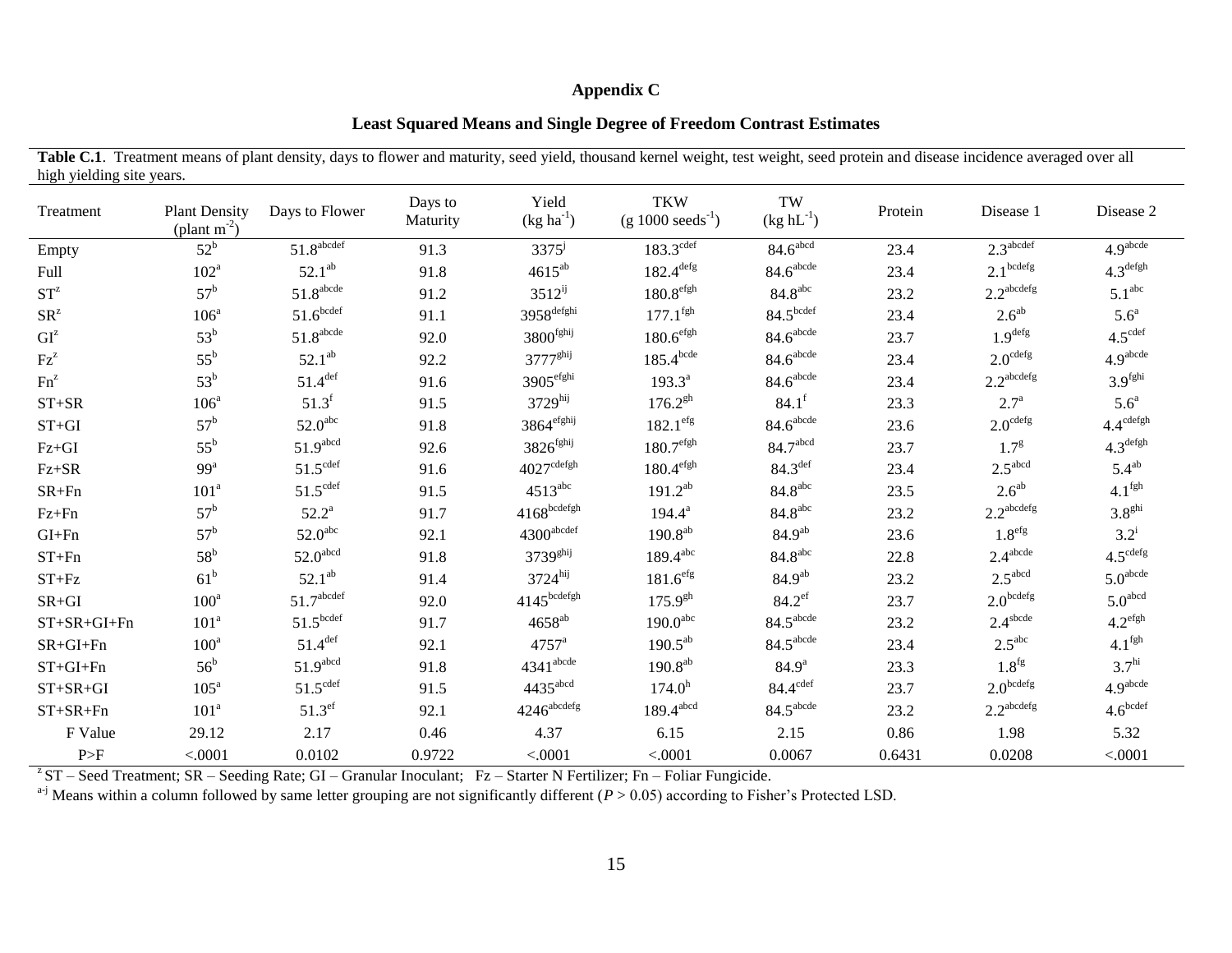| Treatment                           | <b>Plant Density</b><br>(plant $m^{-2}$ ) | Days to<br>Flower                  | Days to<br>Maturity | Yield<br>$(kg ha-1)$                | <b>TKW</b><br>$(g 1000 \text{ seeds}^{-1})$ | TW<br>$(kg hL^{-1})$ | Protein | Disease 1 | Disease 2              |
|-------------------------------------|-------------------------------------------|------------------------------------|---------------------|-------------------------------------|---------------------------------------------|----------------------|---------|-----------|------------------------|
| Empty                               | $47^e$                                    | $50.\overline{1^{\text{abcdefg}}}$ | 83.9                | 1710 <sup>g</sup>                   | $206.\overline{4^{cdef}}$                   | 82.3                 | 21.5    | 2.2       | $3.4$ <sup>cdefg</sup> |
| Full                                | 89abc                                     | $50.2^{\mathrm{abcdef}}$           | 83.7                | $2415^a$                            | $216.5^{ab}$                                | 82.5                 | 21.4    | 2.2       | $3.4^{\text{cdefg}}$   |
| $ST^z$                              | $55^{\text{de}}$                          | 50.3 <sup>abcd</sup>               | 83.9                | $1845$ <sup>fg</sup>                | $210.2$ bcde                                | 82.2                 | 21.8    | $2.0\,$   | $3.3^{\text{defgh}}$   |
| $\mathbf{SR}^{\mathrm{z}}$          | 86 <sup>c</sup>                           | $49.6^{gh}$                        | 82.1                | $2360^{\rm abc}$                    | $201.7^f$                                   | 82.3                 | 21.6    | 2.3       | 4.1 <sup>ab</sup>      |
| $\mathrm{GI}^{\mathrm{z}}$          | $57^{\rm d}$                              | $50.0^{\text{bcdefgh}}$            | 83.4                | $1787$ <sup>fg</sup>                | $204.6^{\rm def}$                           | 82.1                 | 21.3    | 2.2       | 3.8 <sup>abcd</sup>    |
| $\mathbf{F}\mathbf{z}^{\mathbf{z}}$ | 49 <sup>de</sup>                          | $50.5^{ab}$                        | 84.6                | $2072^{\mathrm{abcdefg}}$           | $205.3^{\text{def}}$                        | 82.5                 | 22.0    | $2.0\,$   | 3.7 <sup>abcde</sup>   |
| $\text{Fn}^{\text{z}}$              | $51^{\text{de}}$                          | $50.1^{\rm abcdefg}$               | 80.4                | $1902$ <sup>efg</sup>               | $219.2^a$                                   | 82.4                 | 21.5    | 2.1       | 3.0 <sup>gh</sup>      |
| $ST+SR$                             | $85^{\circ}$                              | 49.7 <sup>gh</sup>                 | 82.1                | $2107$ abcdef                       | $202.2^{\text{ef}}$                         | 82.5                 | 21.6    | 2.4       | 3.8 <sup>abcd</sup>    |
| $ST+GI$                             | $52^{\text{de}}$                          | $50.0^{\rm bcdefgh}$               | 83.8                | $2010^{\mathrm{cdefg}}$             | $211.1^{\rm abcd}$                          | 82.5                 | 21.6    | 2.3       | $3.5^{\text{cdefg}}$   |
| $Fz+GI$                             | $53^{\text{de}}$                          | $50.2^{\text{abcde}}$              | 84.3                | $1794$ <sup>fg</sup>                | $207.3^{\text{cdef}}$                       | 82.5                 | 21.8    | 2.0       | 3.6 <sup>bcdef</sup>   |
| $Fz + SR$                           | $85^{\circ}$                              | $49.9^{\text{cdefgh}}$             | 82.5                | $2131$ <sup>abcdef</sup>            | $204.2^{\text{def}}$                        | 82.6                 | 22.0    | 2.3       | $3.7^{\text{abcde}}$   |
| $SR+Fn$                             | $87^{abc}$                                | $49.8$ efgh                        | 83.0                | $2051^{\mbox{\scriptsize{abcdef}}}$ | $211.5$ <sup>abcd</sup>                     | 82.5                 | 21.2    | 2.3       | $3.2^{\text{efgh}}$    |
| $Fz + Fn$                           | $53^{\text{de}}$                          | $50.3^{\text{abc}}$                | 85.3                | $2016^{\mathrm{abcdefg}}$           | $217.6^{ab}$                                | 82.2                 | 21.7    | $2.0\,$   | 2.7 <sup>h</sup>       |
| $GI + Fn$                           | $53^{\text{de}}$                          | 50.3 <sup>abc</sup>                | 84.5                | $1978$ <sup>defg</sup>              | $218.1^{\rm ab}$                            | 82.5                 | 21.3    | 2.1       | 3.1 <sup>fgh</sup>     |
| $ST + Fn$                           | $51^{\text{de}}$                          | $50.1^{\rm abcdefgh}$              | 84.7                | $2047^{\rm bcdefg}$                 | $214.6$ <sup>abc</sup>                      | 82.5                 | 21.5    | 2.2       | 3.0 <sup>gh</sup>      |
| $ST + Fz$                           | $52^{\text{de}}$                          | $50.5^a$                           | 84.2                | $1884^{\rm efg}$                    | $206.5^{\text{cdef}}$                       | 82.5                 | 21.9    | $2.0\,$   | $3.2^{\text{efgh}}$    |
| $SR+GI$                             | 96 <sup>a</sup>                           | $49.8^{\text{defgh}}$              | 82.2                | $2022^{\text{cdefg}}$               | $202.8^{\text{ef}}$                         | 82.3                 | 21.6    | 2.2       | $4.2^{\rm a}$          |
| $ST+SR+GI+Fn$                       | 90 <sup>abc</sup>                         | $49.6^h$                           | 82.9                | $2243^{\text{abcde}}$               | $214.6^{\rm abc}$                           | 82.5                 | 21.1    | 2.4       | 3.7 <sup>abcde</sup>   |
| $SR+GI+Fn$                          | $95^{ab}$                                 | $49.7$ <sup>fgh</sup>              | 83.5                | $2327$ <sup>abcd</sup>              | $214.2^{abc}$                               | 82.5                 | 21.3    | 2.4       | $3.5^{\text{cdefg}}$   |
| $ST+GI+Fn$                          | $55^{\text{de}}$                          | $49.9^{\text{cdefgh}}$             | 84.1                | $2126^{\mbox{\scriptsize{abcdef}}}$ | $216.8^{\rm ab}$                            | 82.6                 | 21.3    | 2.2       | 3.0 <sup>fgh</sup>     |
| $ST+SR+GI$                          | 91 <sup>abc</sup>                         | $49.8$ <sup>efgh</sup>             | 82.0                | $2060^{\rm abcdefg}$                | $200.2^f$                                   | 78.9                 | 21.8    | 2.4       | 3.9 <sup>abc</sup>     |
| $ST+SR+Fn$                          | $87^{bc}$                                 | $49.8$ <sup>defgh</sup>            | 83.2                | $2406^{ab}$                         | $216.5^{ab}$                                | 82.4                 | 21.4    | 2.3       | $3.2^{\text{efgh}}$    |
| F Value                             | 39.41                                     | 2.44                               | 1.37                | 2.30                                | 4.36                                        | 1.14                 | 0.94    | 1.28      | 3.38                   |
| P>F                                 | < .0001                                   | 0.0016                             | 0.1503              | 0.0030                              | < .0001                                     | 0.3144               | 0.5386  | 0.2084    | < .0001                |

Table C.2. Treatment means of plant density, days to flower and maturity, seed yield, thousand kernel weight, test weight, seed protein and disease incidence averaged over all low yielding site years.

 $z^2$ ST – Seed Treatment; SR – Seeding Rate; GI – Granular Inoculant; Fz – Starter N Fertilizer; Fn – Foliar Fungicide.

<sup>a-j</sup> Means within a column followed by same letter grouping are not significantly different (*P* > 0.05) according to Fisher's Protected LSD.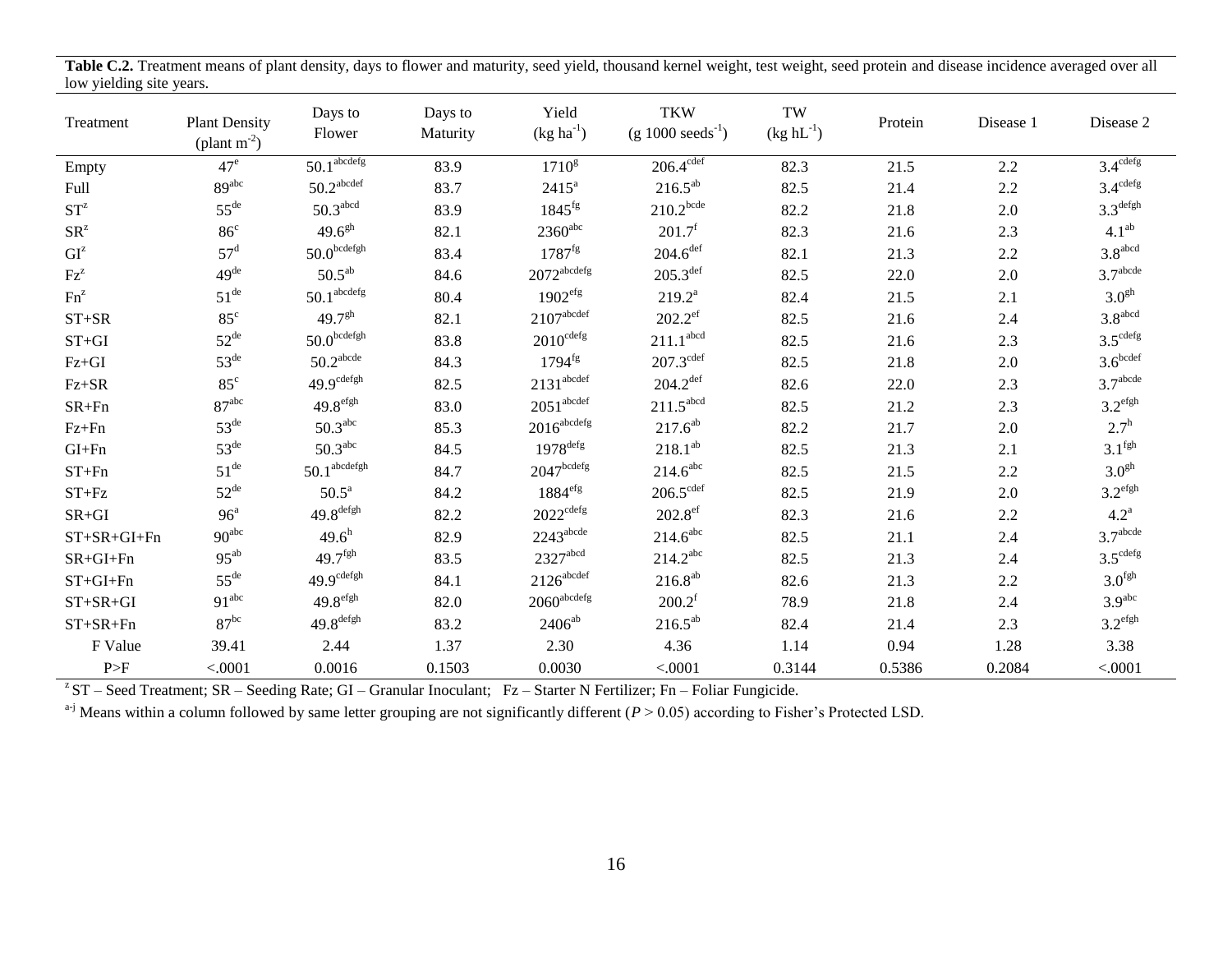| <b>Table C.3:</b> Single degree of freedom contrasts comparing mean response to inputs at high yielding site years |                        |         |                           |        |                                  |         |                       |         |                       |        |  |
|--------------------------------------------------------------------------------------------------------------------|------------------------|---------|---------------------------|--------|----------------------------------|---------|-----------------------|---------|-----------------------|--------|--|
|                                                                                                                    |                        |         |                           |        | Contrast                         |         |                       |         |                       |        |  |
|                                                                                                                    | Low $SR^z$ vs. High SR |         | No ST <sup>z</sup> vs. ST |        | Liquid vs. Granular<br>Inoculant |         | No $Fn^z$ vs. $Fn$    |         | No $Fz^z$ vs. $Fz$    |        |  |
| Variable                                                                                                           | Estimate <sup>y</sup>  | P > F   | Estimate <sup>y</sup>     | P > F  | Estimate <sup>y</sup>            | P > F   | Estimate <sup>y</sup> | P > F   | Estimate <sup>y</sup> | P > F  |  |
| Plant density (plants $m-2$ )                                                                                      | 46                     | < .0001 | 6                         | 0.0013 |                                  | < .0001 | 3                     | 0.1095  | $-7$                  | 0.0006 |  |
| Seed yield $(kg ha-1)$                                                                                             | 448                    | < .0001 | 40                        | 0.6072 | 367                              | < .0001 | 476                   | < .0001 | $-57$                 | 0.5147 |  |
| Days to flower                                                                                                     | $-0.39$                | < .0001 | 0.00                      | 0.9719 | $-0.03$                          | 0.7167  | $-0.01$               | 0.8632  | 0.33                  | 0.0007 |  |
| Days to maturity                                                                                                   | $-0.10$                | 0.6507  | $-0.16$                   | 0.4712 | 0.40                             | 0.0822  | 0.13                  | 0.5779  | 0.18                  | 0.4818 |  |
| TKW (g $1000 \text{ seeds}^{-1}$ )                                                                                 | $-3.37$                | 0.0020  | $-1.62$                   | 0.1325 | $-1.68$                          | 0.1173  | 10.39                 | < .0001 | $-0.55$               | 0.6456 |  |
| TW $(kg hL^{-1})$                                                                                                  | $-0.29$                | < .0001 | 0.02                      | 0.7264 | $-0.09$                          | 0.1715  | 0.19                  | 0.0041  | 0.06                  | 0.422  |  |
| Protein $(\%)$                                                                                                     | 0.05                   | 0.6403  | $-0.22$                   | 0.0449 | 0.22                             | 0.0396  | $-0.19$               | 0.0783  | 0.02                  | 0.8858 |  |
| Disease $1(1-9)$                                                                                                   | 0.29                   | 0.0015  | 0.03                      | 0.6902 | $-0.25$                          | 0.0061  | 0.03                  | 0.7347  | $-0.08$               | 0.3902 |  |
| Disease $2(1-9)$                                                                                                   | 0.43                   | 0.0003  | 0.17                      | 0.1338 | $-0.33$                          | 0.0041  | $-0.90$               | < .0001 | 0.08                  | 0.5506 |  |

**Table C.3:** Single degree of freedom contrasts comparing mean response to inputs at high yielding site years

 ${}^{z}$ SR – Seeding Rate; ST – Seed Treatment; Fn – Foliar Fungicide; Fz – Starter N Fertilizer.

<sup>y</sup>Estimate is difference in second input minus first input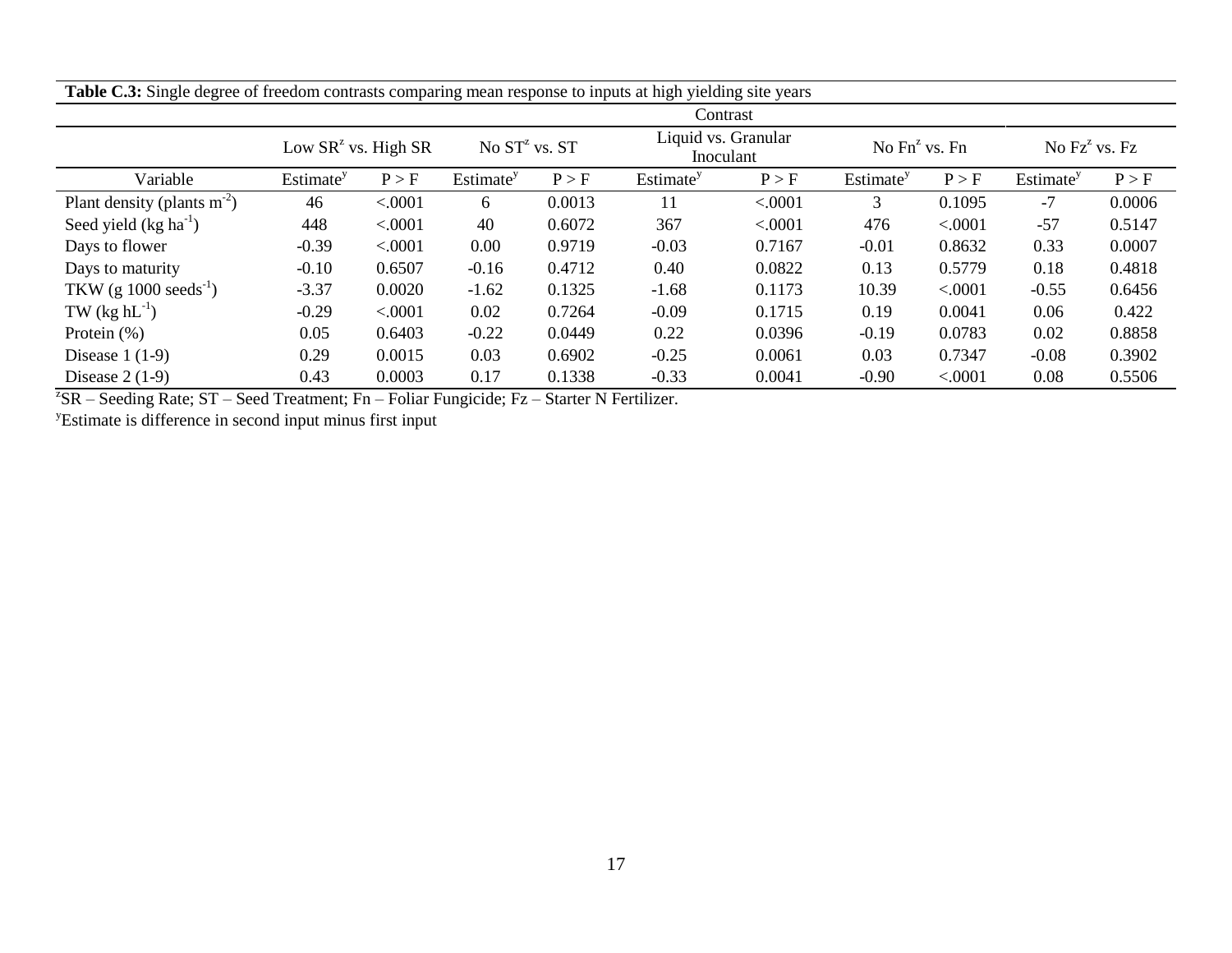| <b>Table C.4:</b> Single degree of freedom contrasts comparing mean response to inputs at low yielding site years |                                              |         |                       |        |                                  |         |                       |         |                       |         |  |
|-------------------------------------------------------------------------------------------------------------------|----------------------------------------------|---------|-----------------------|--------|----------------------------------|---------|-----------------------|---------|-----------------------|---------|--|
|                                                                                                                   |                                              |         |                       |        | Contrast                         |         |                       |         |                       |         |  |
|                                                                                                                   | No $ST^z$ vs. $ST$<br>Low $SR^z$ vs. High SR |         |                       |        | Liquid vs. Granular<br>Inoculant |         | No $Fn^z$ vs. $Fn$    |         | No $Fz^z$ vs. $Fz$    |         |  |
| Variable                                                                                                          | Estimate <sup>y</sup>                        | P > F   | Estimate <sup>y</sup> | P > F  | Estimate <sup>y</sup>            | P > F   | Estimate <sup>y</sup> | P > F   | Estimate <sup>y</sup> | P > F   |  |
| Plant density (plants $m^{-2}$ )                                                                                  | 36.7                                         | < .0001 | 3.0                   | 0.0245 | 13.3                             | < .0001 | 3.7                   | 0.0048  | $-8$                  | < .0001 |  |
| Seed yield (kg ha <sup>-1</sup> )                                                                                 | 281.3                                        | < .0001 | 101.6                 | 0.0749 | 83.5                             | 0.1429  | 169.2                 | 0.0034  | $-9.1$                | 0.8856  |  |
| Days to flower                                                                                                    | $-0.41$                                      | < .0001 | $-0.05$               | 0.4749 | $-0.12$                          | 0.1049  | $-0.05$               | 0.4941  | 0.36                  | < .0001 |  |
| Days to maturity                                                                                                  | $-1.22$                                      | 0.0043  | 0.16                  | 0.6967 | $-0.07$                          | 0.8650  | 0.29                  | 0.4911  | 0.99                  | 0.0371  |  |
| TKW (g $1000 \text{ seeds}^{-1}$ )                                                                                | $-3.03$                                      | 0.0185  | 1.51                  | 0.2348 | 0.93                             | 0.4646  | 10.77                 | < .0001 | $-0.75$               | 0.6000  |  |
| TW $(kg hL^{-1})$                                                                                                 | $-0.29$                                      | 0.3546  | $-0.28$               | 0.3627 | $-0.37$                          | 0.2324  | 0.37                  | 0.2338  | 0.28                  | 0.4178  |  |
| Protein $(\%)$                                                                                                    | $-0.11$                                      | 0.3121  | $-0.03$               | 0.7767 | $-0.19$                          | 0.0864  | $-0.31$               | 0.0063  | 0.34                  | 0.0073  |  |
| Disease $1(1-9)$                                                                                                  | 0.20                                         | 0.0001  | 0.05                  | 0.2786 | 0.07                             | 0.1662  | 0.03                  | 0.5774  | $-0.13$               | 0.0211  |  |
| Disease $2(1-9)$                                                                                                  | 0.38                                         | < .0001 | $-0.11$               | 0.2201 | 0.22                             | 0.0138  | $-0.50$               | < .0001 | $-0.07$               | 0.4599  |  |

**Table C.4:** Single degree of freedom contrasts comparing mean response to inputs at low yielding site years

 ${}^{z}$ SR – Seeding Rate; ST – Seed Treatment; Fn – Foliar Fungicide; Fz – Starter N Fertilizer.

<sup>y</sup>Estimate is difference in second input minus first input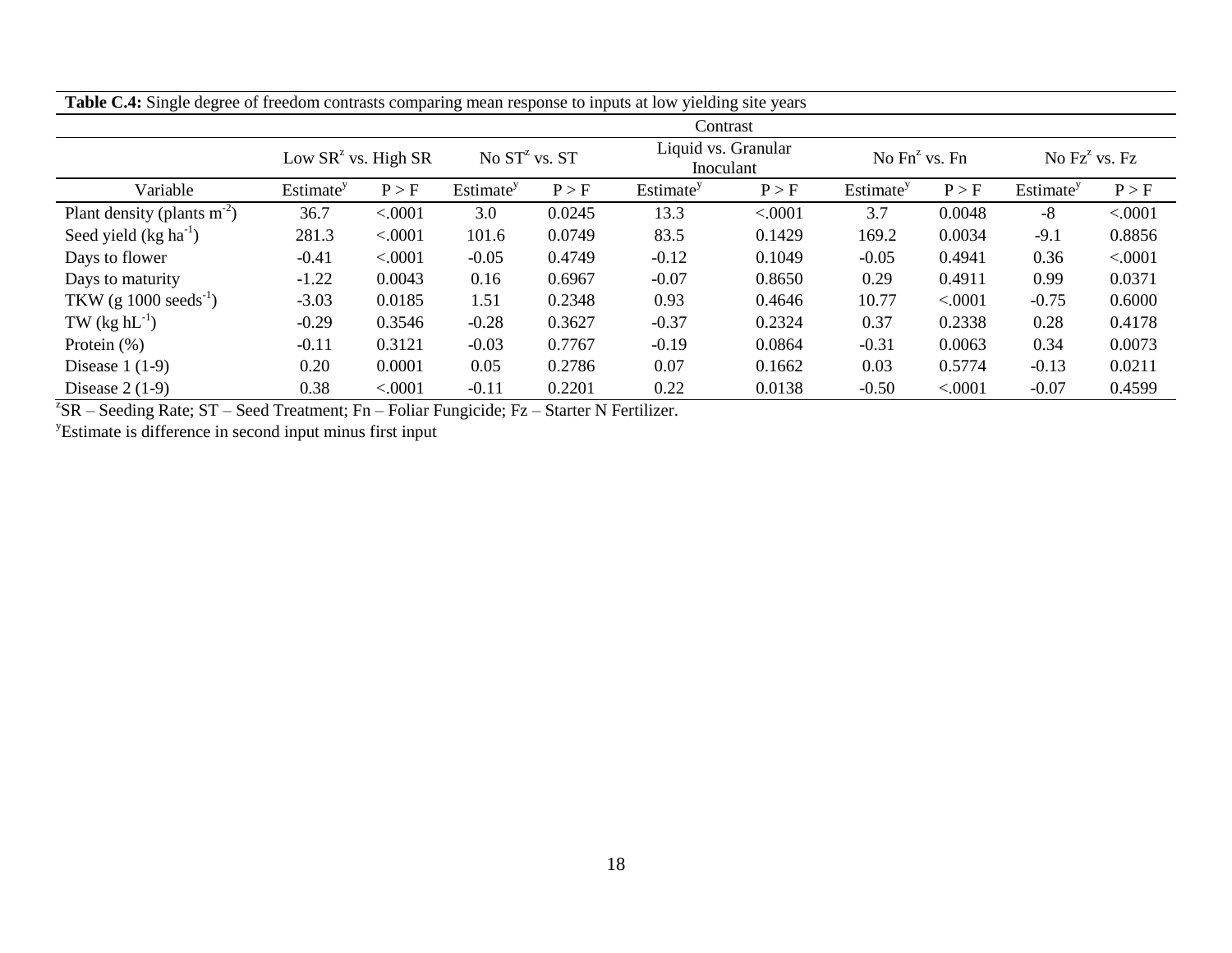# **Appendix D**

**Yield Variability, Observed versus Expected Relative Yield Ratios and Relative Yield Increases**



Figure D.1. Grain yield versus coefficient of variation of each treatment averaged over high yielding sites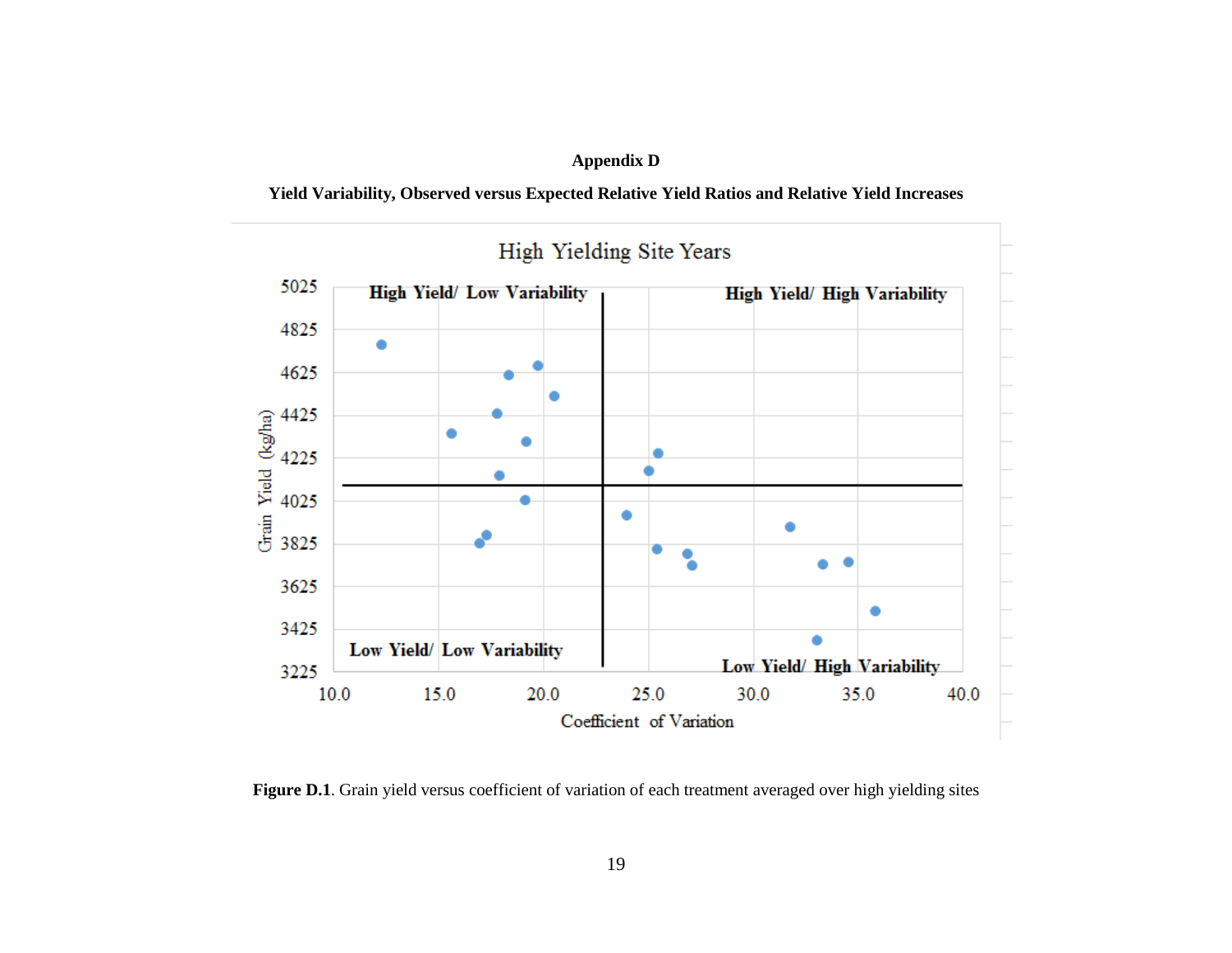

Figure D.2. Seed Yield versus coefficient of variation of each treatment averaged over low yielding sites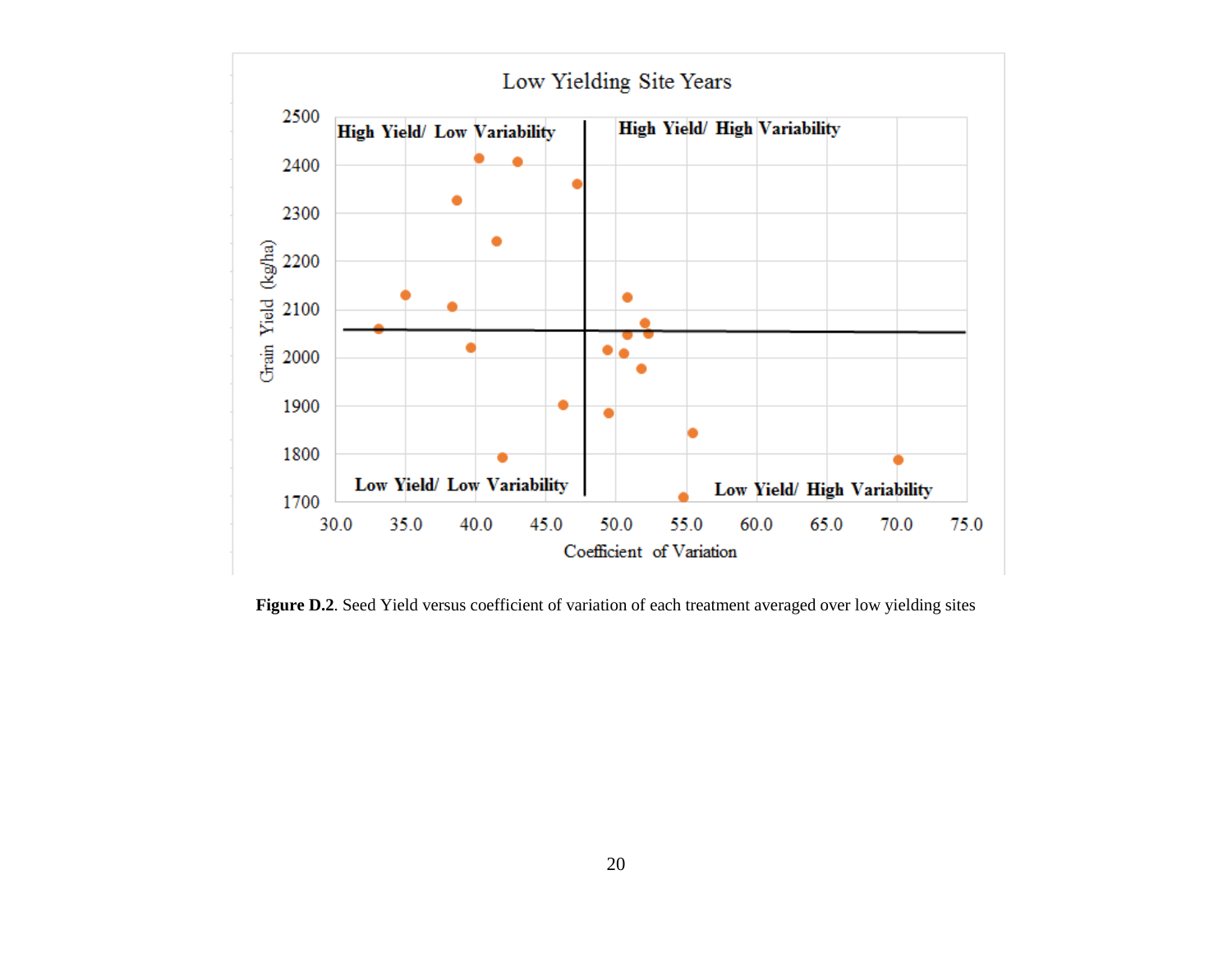|                     |          | <b>High Yielding Site Years</b> |                    | Low Yielding Site Years |          |          |                    |         |
|---------------------|----------|---------------------------------|--------------------|-------------------------|----------|----------|--------------------|---------|
| Treatment           | Expected | Observed                        | Ratio <sup>z</sup> | P Value                 | Expected | Observed | Ratio <sup>z</sup> | P Value |
| Full                | 1.96     | 1.34                            | 0.68               | 0.2684                  | 9.03     | 1.88     | 0.21               | 0.1580  |
| $ST+SR$             | 1.23     | 1.14                            | 0.93               | 0.1608                  | 2.34     | 1.90     | 0.81               | 0.2055  |
| $ST+GI$             | 1.22     | 1.22                            | 1.00               | 0.9814                  | 1.05     | 1.16     | 1.10               | 0.4614  |
| $Fz + GI$           | 1.36     | 1.28                            | 0.94               | 0.2545                  | 1.56     | 1.17     | 0.75               | 0.3032  |
| $Fz + SR$           | 1.39     | 1.31                            | 0.94               | 0.2294                  | 2.91     | 1.98     | 0.68               | 0.2969  |
| $SR+Fn$             | 1.49     | 1.45                            | 0.97               | 0.5375                  | 1.67     | 1.24     | 0.74               | 0.1312  |
| $Fz + Fn$           | 1.35     | 1.23                            | 0.91               | 0.0245                  | 1.34     | 1.19     | 0.89               | 0.4875  |
| $GI + Fn$           | 1.42     | 1.36                            | 0.96               | 0.4801                  | 1.26     | 1.18     | 0.94               | 0.6099  |
| $ST+Fn$             | 1.24     | 1.17                            | 0.95               | 0.4601                  | 2.55     | 1.41     | 0.55               | 0.3320  |
| $ST + Fz$           | 1.17     | 1.14                            | 0.98               | 0.8270                  | 2.48     | 1.29     | 0.52               | 0.2543  |
| SR+GI               | 1.41     | 1.34                            | 0.95               | 0.5835                  | 1.80     | 1.40     | 0.78               | 0.3686  |
| $ST + SR + GI + Fn$ | 2.03     | 1.50                            | 0.74               | 0.0857                  | 1.50     | 1.52     | 1.01               | 0.8976  |
| $SR+GI+Fn$          | 1.70     | 1.57                            | 0.93               | 0.4724                  | 1.67     | 1.39     | 0.83               | 0.3797  |
| $ST+GI+Fn$          | 1.44     | 1.37                            | 0.95               | 0.3515                  | 1.82     | 1.52     | 0.83               | 0.3464  |
| $ST + SR + GI$      | 1.51     | 1.37                            | 0.91               | 0.2888                  | 2.19     | 1.55     | 0.71               | 0.2620  |
| $ST+SR+Fn$          | 1.48     | 1.29                            | 0.87               | 0.0452                  | 1.66     | 1.42     | 0.85               | 0.3449  |

**Table D.1.** Analysis of variance for expected versus observed relative (as percentage of empty package) mean grain yield at high and low yielding site years

<sup>2</sup>Oberseved mean divided by expected mean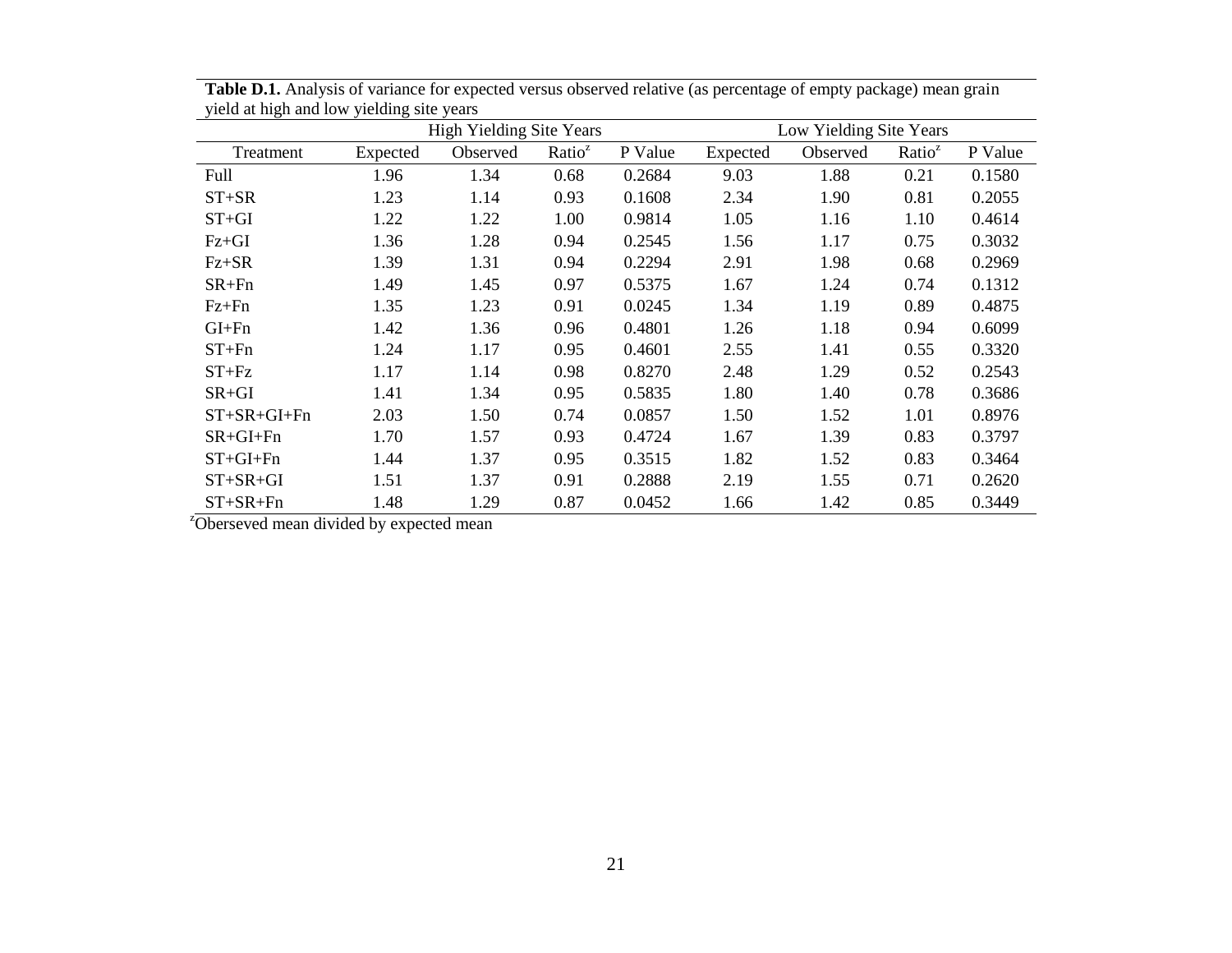|                       |                              |                      | <b>Table D.2.</b> Actual and feialive yield increase of each hiput applied alone of in combination at high yielding site years. |                            |                                     |                     |
|-----------------------|------------------------------|----------------------|---------------------------------------------------------------------------------------------------------------------------------|----------------------------|-------------------------------------|---------------------|
| <b>Base Treatment</b> | <b>Base Yield</b><br>(kg/ha) | Added Input          | Treatment                                                                                                                       | Treatment<br>Yield (kg/ha) | Actual Yield<br>Increase<br>(kg/ha) | % Yield<br>Increase |
| Empty                 | 3375                         | Fz                   | $\mathop{\mathrm{Fz}}$                                                                                                          | 3777                       | 402                                 | 11.9                |
| GI                    | 3800                         | $\mathop{\text{Fz}}$ | $Fz+GI$                                                                                                                         | 3826                       | 26                                  | 0.7                 |
| ${\rm SR}$            | 3958                         | $\mathop{\text{Fz}}$ | $Fz + SR$                                                                                                                       | 4027                       | 69                                  | 1.7                 |
| Fn                    | 3905                         | $\mathop{\text{Fz}}$ | $Fz + Fn$                                                                                                                       | 4168                       | 263                                 | 6.7                 |
| <b>ST</b>             | 3512                         | Fz                   | $ST + Fz$                                                                                                                       | 3724                       | 213                                 | 6.1                 |
| $ST+SR+GI+Fn$         | 4658                         | Fz                   | <b>Full</b>                                                                                                                     | 4615                       | $-43$                               | $-0.9$              |
| Empty                 | 3375                         | Fn                   | Fn                                                                                                                              | 3905                       | 530                                 | 15.7                |
| <b>ST</b>             | 3512                         | Fn                   | $ST+Fn$                                                                                                                         | 3739                       | 227                                 | 6.5                 |
| ${\rm SR}$            | 3958                         | Fn                   | $SR+Fn$                                                                                                                         | 4513                       | 555                                 | 14.0                |
| ${\rm GI}$            | 3800                         | Fn                   | $GI+Fn$                                                                                                                         | 4300                       | 500                                 | 13.2                |
| Fz                    | 3777                         | Fn                   | $Fz + Fn$                                                                                                                       | 4168                       | 391                                 | 10.4                |
| $SR+GI$               | 4145                         | Fn                   | $SR+GI+Fn$                                                                                                                      | 4757                       | 611                                 | 14.7                |
| $ST+GI$               | 3864                         | Fn                   | $ST+GI+Fn$                                                                                                                      | 4341                       | 477                                 | 12.3                |
| $ST+SR$               | 3729                         | Fn                   | $ST+SR+Fn$                                                                                                                      | 4246                       | 518                                 | 13.9                |
| $ST + SR + GI$        | 4435                         | Fn                   | $ST+SR+GI+Fn$                                                                                                                   | 4658                       | 223                                 | 5.0                 |
| Empty                 | 3375                         | <b>ST</b>            | <b>ST</b>                                                                                                                       | 3512                       | 137                                 | 4.1                 |
| <b>SR</b>             | 3958                         | <b>ST</b>            | $ST+SR$                                                                                                                         | 3729                       | $-230$                              | $-5.8$              |
| GI                    | 3800                         | ${\cal S}{\cal T}$   | $ST+GI$                                                                                                                         | 3864                       | 64                                  | 1.7                 |
| Fz                    | 3777                         | <b>ST</b>            | $ST + Fz$                                                                                                                       | 3724                       | $-53$                               | $-1.4$              |
| Fn                    | 3905                         | <b>ST</b>            | $ST+Fn$                                                                                                                         | 3739                       | $-166$                              | $-4.2$              |
| $GI + Fn$             | 4300                         | ${\cal S}{\cal T}$   | $ST+GI+Fn$                                                                                                                      | 4341                       | 40                                  | 0.9                 |
| $SR+GI$               | 4145                         | ${\cal S}{\cal T}$   | $ST+SR+GI$                                                                                                                      | 4435                       | 290                                 | $7.0\,$             |
| $SR+Fn$               | 4513                         | <b>ST</b>            | $ST+SR+Fn$                                                                                                                      | 4246                       | $-267$                              | $-5.9$              |
| $SR+GI+Fn$            | 4757                         | ${\cal S}{\cal T}$   | $ST+SR+GI+Fn$                                                                                                                   | 4658                       | $-99$                               | $-2.1$              |
| Empty                 | 3375                         | <b>SR</b>            | <b>SR</b>                                                                                                                       | 3958                       | 583                                 | 17.3                |
| <b>ST</b>             | 3512                         | ${\rm SR}$           | $ST+SR$                                                                                                                         | 3729                       | 217                                 | 6.2                 |
| GI                    | 3800                         | ${\rm SR}$           | $SR+GI$                                                                                                                         | 4145                       | 345                                 | 9.1                 |
| Fz                    | 3777                         | <b>SR</b>            | $Fz + SR$                                                                                                                       | 4027                       | 251                                 | 6.6                 |

**Table D.2.** Actual and relative yield increase of each input applied alone or in combination at high yielding site years.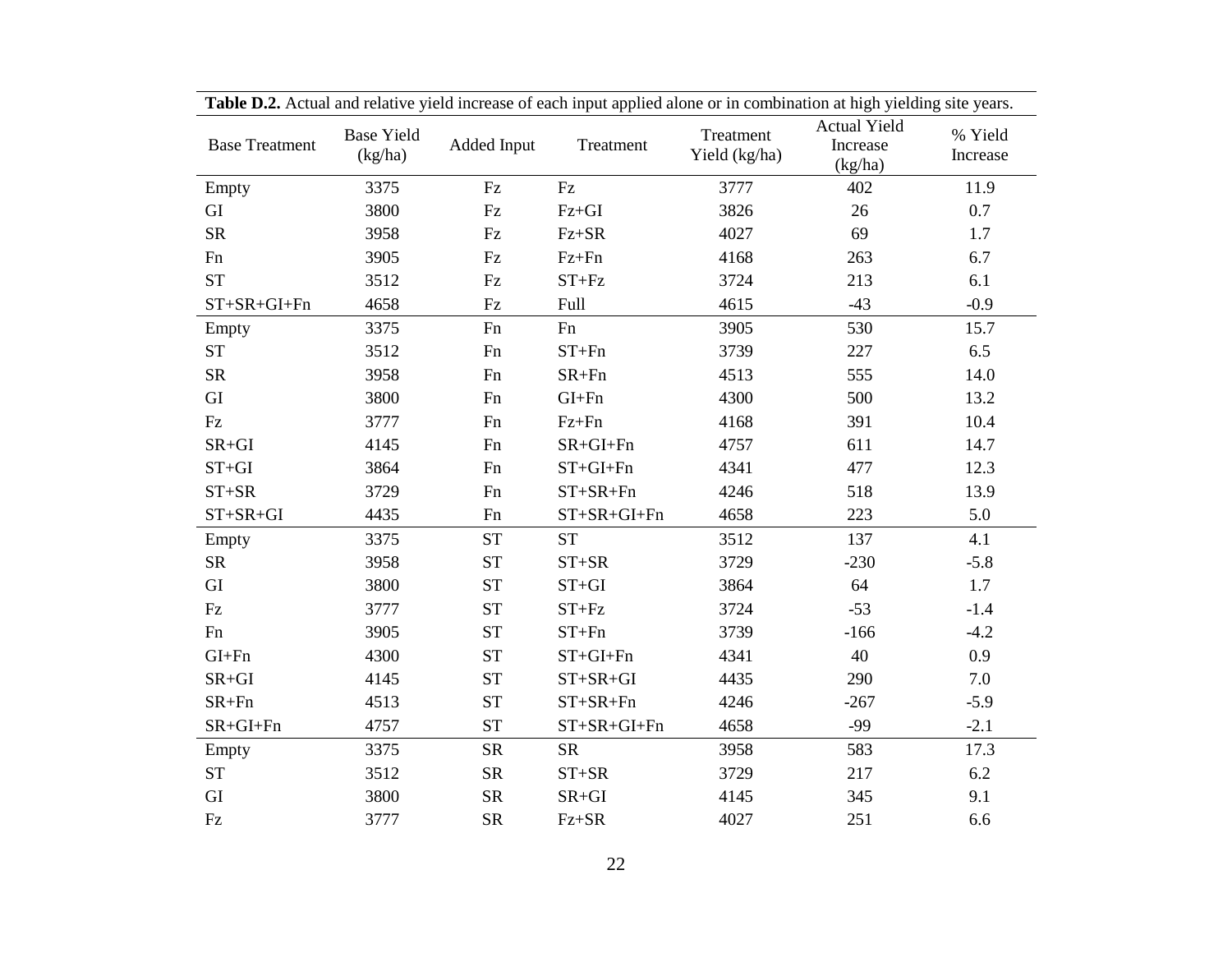| Fn         | 3905 | <b>SR</b> | $SR+Fn$        | 4513 | 608 | 15.6 |
|------------|------|-----------|----------------|------|-----|------|
| $GI + Fn$  | 4300 | <b>SR</b> | $SR+GI+Fn$     | 4757 | 456 | 10.6 |
| $ST+GI$    | 3864 | <b>SR</b> | $ST+SR+GI$     | 4435 | 572 | 14.8 |
| $ST + Fn$  | 3739 | <b>SR</b> | $ST+SR+Fn$     | 4246 | 507 | 13.6 |
| $ST+GI+Fn$ | 4341 | <b>SR</b> | $ST+SR+GI+Fn$  | 4658 | 317 | 7.3  |
| Empty      | 3375 | GI        | GI             | 3800 | 425 | 12.6 |
| <b>ST</b>  | 3512 | GI        | $ST+GI$        | 3864 | 352 | 10.0 |
| <b>SR</b>  | 3958 | GI        | $SR+GI$        | 4145 | 187 | 4.7  |
| Fz         | 3777 | GI        | $Fz + GI$      | 3826 | 49  | 1.3  |
| Fn         | 3905 | GI        | $GI + Fn$      | 4300 | 396 | 10.1 |
| $SR + Fn$  | 4513 | GI        | $SR+GI+Fn$     | 4757 | 243 | 5.4  |
| $ST + Fn$  | 3739 | GI        | $ST+GI+Fn$     | 4341 | 601 | 16.1 |
| $ST+SR$    | 3729 | GI        | $ST + SR + GI$ | 4435 | 706 | 18.9 |
| $ST+SR+Fn$ | 4246 | GI        | $ST+SR+GI+Fn$  | 4658 | 411 | 9.7  |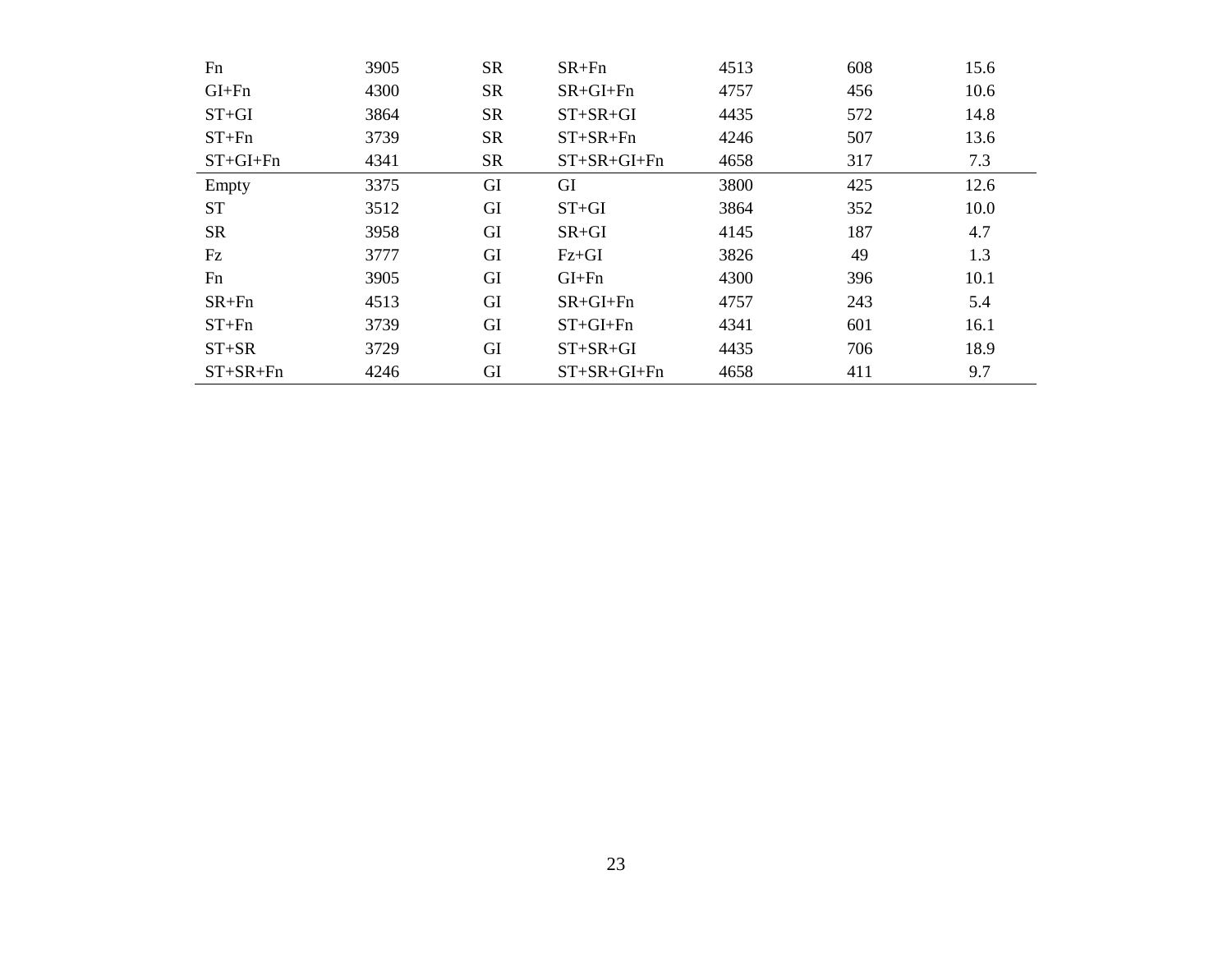| <b>Table D.S.</b> Actual and relative yield increase of each hiput applied alone of in combination at low yielding site years. |                              |                            |                        |                            |                                            |                     |  |  |  |
|--------------------------------------------------------------------------------------------------------------------------------|------------------------------|----------------------------|------------------------|----------------------------|--------------------------------------------|---------------------|--|--|--|
| <b>Base Treatment</b>                                                                                                          | <b>Base Yield</b><br>(kg/ha) | Added Input                | Treatment              | Treatment<br>Yield (kg/ha) | <b>Actual Yield</b><br>Increase<br>(kg/ha) | % Yield<br>Increase |  |  |  |
| Empty                                                                                                                          | 1710                         | Fz                         | $\mathbf{F}\mathbf{z}$ | 2072                       | 361                                        | 21.1                |  |  |  |
| GI                                                                                                                             | 1787                         | $\mathop{\rm Fz}\nolimits$ | $Fz+GI$                | 1794                       | $\overline{7}$                             | 0.4                 |  |  |  |
| ${\rm SR}$                                                                                                                     | 2360                         | Fz                         | $Fz + SR$              | 2131                       | $-229$                                     | $-9.7$              |  |  |  |
| Fn                                                                                                                             | 1902                         | $\mathop{\text{Fz}}$       | $Fz + Fn$              | 2016                       | 115                                        | 6.0                 |  |  |  |
| <b>ST</b>                                                                                                                      | 1845                         | Fz                         | $ST + Fz$              | 1884                       | 39                                         | 2.1                 |  |  |  |
| $ST+SR+GI+Fn$                                                                                                                  | 2243                         | $\mathop{\rm Fz}\nolimits$ | Full                   | 2415                       | 172                                        | 7.7                 |  |  |  |
| Empty                                                                                                                          | 1710                         | Fn                         | Fn                     | 1902                       | 192                                        | 11.2                |  |  |  |
| <b>ST</b>                                                                                                                      | 1845                         | Fn                         | $ST+Fn$                | 2047                       | 202                                        | 10.9                |  |  |  |
| ${\rm SR}$                                                                                                                     | 2360                         | Fn                         | $SR+Fn$                | 2051                       | $-310$                                     | $-13.1$             |  |  |  |
| GI                                                                                                                             | 1787                         | Fn                         | $GI + Fn$              | 1978                       | 191                                        | 10.7                |  |  |  |
| $\mathop{\text{Fz}}$                                                                                                           | 2072                         | Fn                         | $Fz + Fn$              | 2016                       | $-55$                                      | $-2.7$              |  |  |  |
| $SR+GI$                                                                                                                        | 2022                         | Fn                         | $SR+GI+Fn$             | 2327                       | 305                                        | 15.1                |  |  |  |
| $ST+GI$                                                                                                                        | 2010                         | Fn                         | $ST+GI+Fn$             | 2126                       | 116                                        | 5.7                 |  |  |  |
| $ST+SR$                                                                                                                        | 2107                         | Fn                         | $ST+SR+Fn$             | 2406                       | 300                                        | 14.2                |  |  |  |
| $ST+SR+GI$                                                                                                                     | 2060                         | Fn                         | $ST+SR+GI+Fn$          | 2243                       | 183                                        | 8.9                 |  |  |  |
| Empty                                                                                                                          | 1710                         | <b>ST</b>                  | <b>ST</b>              | 1845                       | 135                                        | 7.9                 |  |  |  |
| ${\rm SR}$                                                                                                                     | 2360                         | <b>ST</b>                  | $ST+SR$                | 2107                       | $-254$                                     | $-10.8$             |  |  |  |
| GI                                                                                                                             | 1787                         | <b>ST</b>                  | $ST+GI$                | 2010                       | 223                                        | 12.4                |  |  |  |
| Fz                                                                                                                             | 2072                         | <b>ST</b>                  | $ST + Fz$              | 1884                       | $-187$                                     | $-9.0$              |  |  |  |
| Fn                                                                                                                             | 1902                         | <b>ST</b>                  | $ST+Fn$                | 2047                       | 145                                        | 7.6                 |  |  |  |
| $GI + Fn$                                                                                                                      | 1978                         | <b>ST</b>                  | $ST+GI+Fn$             | 2126                       | 147                                        | 7.4                 |  |  |  |
| $SR+GI$                                                                                                                        | 2022                         | <b>ST</b>                  | $ST+SR+GI$             | 2060                       | 37                                         | 1.9                 |  |  |  |
| $SR+Fn$                                                                                                                        | 2051                         | <b>ST</b>                  | $ST+SR+Fn$             | 2406                       | 355                                        | 17.3                |  |  |  |
| $SR+GI+Fn$                                                                                                                     | 2327                         | <b>ST</b>                  | $ST+SR+GI+Fn$          | 2243                       | $-84$                                      | $-3.6$              |  |  |  |
| Empty                                                                                                                          | 1710                         | <b>SR</b>                  | <b>SR</b>              | 2360                       | 650                                        | 38.0                |  |  |  |
| <b>ST</b>                                                                                                                      | 1845                         | ${\rm SR}$                 | $ST+SR$                | 2107                       | 261                                        | 14.2                |  |  |  |
| GI                                                                                                                             | 1787                         | <b>SR</b>                  | $SR+GI$                | 2022                       | 235                                        | 13.1                |  |  |  |
| $\mathop{\text{Fz}}$                                                                                                           | 2072                         | <b>SR</b>                  | $Fz + SR$              | 2131                       | 60                                         | 2.9                 |  |  |  |

**Table D.3.** Actual and relative yield increase of each input applied alone or in combination at low yielding site years.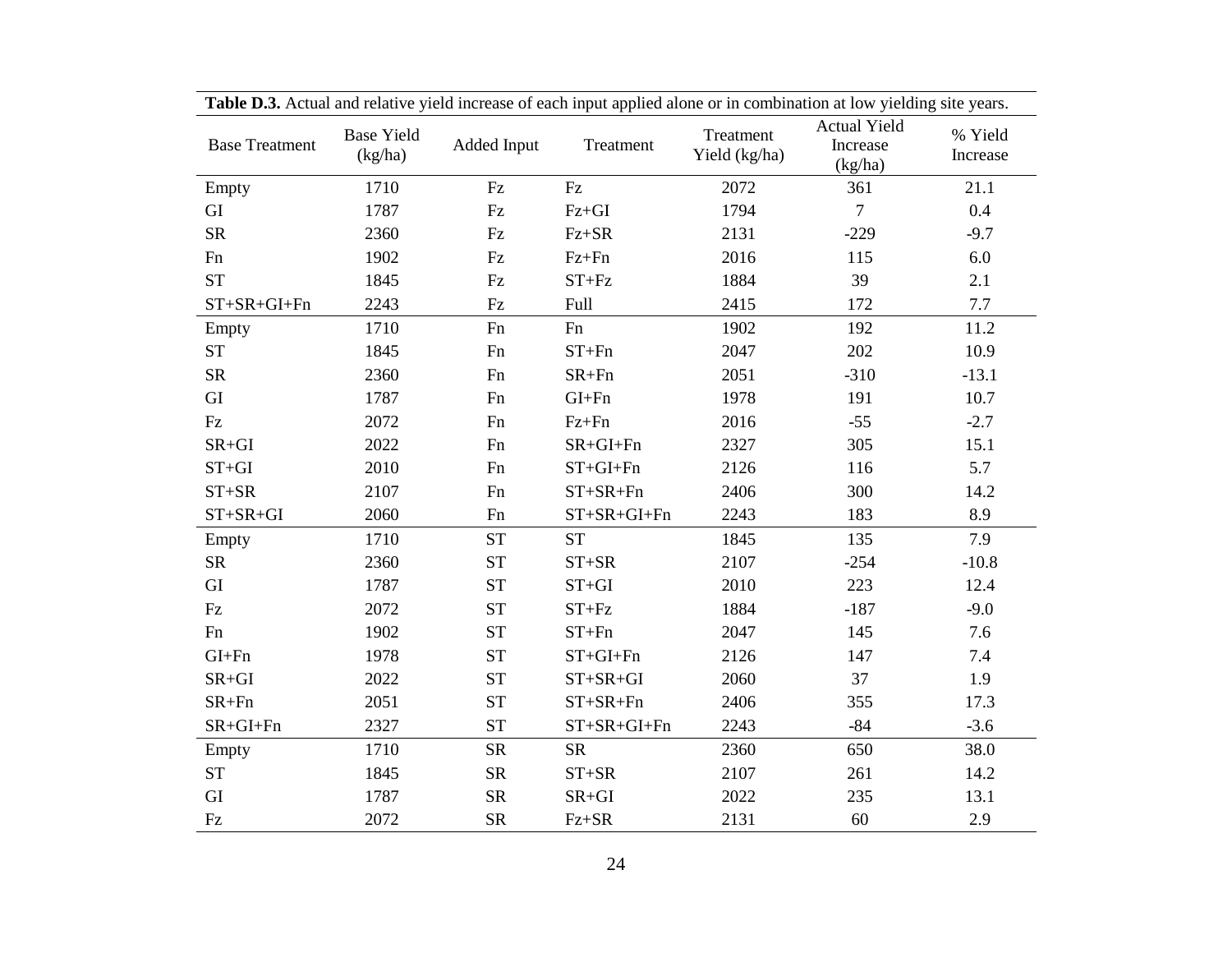| Fn         | 1902 | <b>SR</b> | $SR+Fn$        | 2051 | 149    | 7.8     |
|------------|------|-----------|----------------|------|--------|---------|
| $GI + Fn$  | 1978 | <b>SR</b> | $SR+GI+Fn$     | 2327 | 349    | 17.6    |
| $ST+GI$    | 2010 | <b>SR</b> | $ST + SR + GI$ | 2060 | 50     | 2.5     |
| $ST + Fn$  | 2047 | <b>SR</b> | $ST+SR+Fn$     | 2406 | 359    | 17.5    |
| $ST+GI+Fn$ | 2126 | <b>SR</b> | $ST+SR+GI+Fn$  | 2243 | 117    | 5.5     |
| Empty      | 1710 | GI        | GI             | 1787 | 77     | 4.5     |
| <b>ST</b>  | 1845 | GI        | $ST+GI$        | 2010 | 165    | 8.9     |
| <b>SR</b>  | 2360 | GI        | $SR+GI$        | 2022 | $-338$ | $-14.3$ |
| Fz         | 2072 | GI        | $Fz + GI$      | 1794 | $-277$ | $-13.4$ |
| Fn         | 1902 | GI        | $GI + Fn$      | 1978 | 77     | 4.0     |
| $SR+Fn$    | 2051 | GI        | $SR+GI+Fn$     | 2327 | 276    | 13.5    |
| $ST + Fn$  | 2047 | GI        | $ST+GI+Fn$     | 2126 | 79     | 3.8     |
| $ST+SR$    | 2107 | GI        | $ST + SR + GI$ | 2060 | $-47$  | $-2.2$  |
| $ST+SR+Fn$ | 2406 | GI        | $ST+SR+GI+Fn$  | 2243 | $-163$ | $-6.8$  |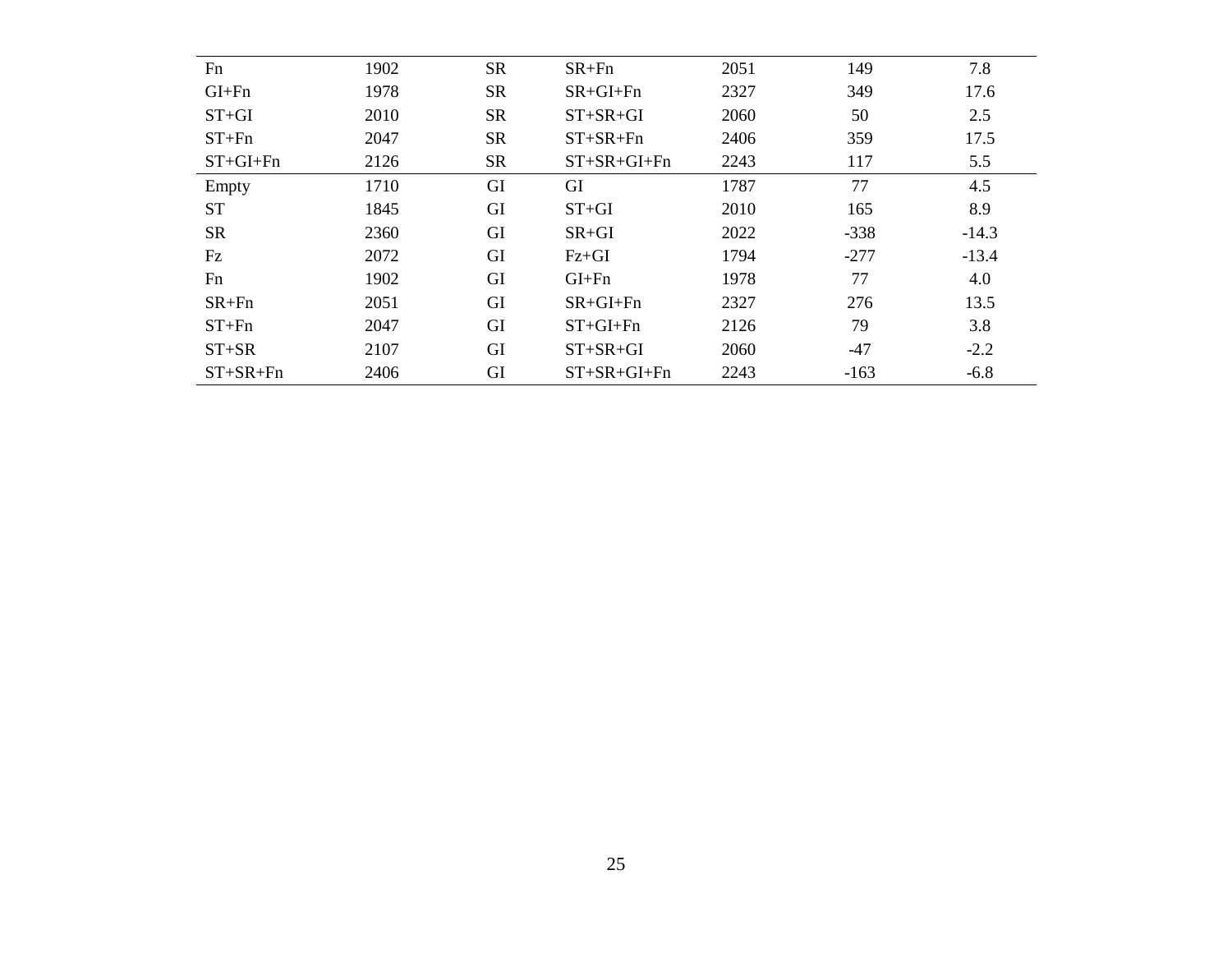# **Appendix E**

# **Economic Analysis**

| Table E.1. Cost of various inputs used in calculation of economic net return |                           |                                       |                           |              |  |  |  |  |  |
|------------------------------------------------------------------------------|---------------------------|---------------------------------------|---------------------------|--------------|--|--|--|--|--|
| Input                                                                        | Product Cost <sup>z</sup> | <b>Product Rate</b>                   | Seeding Rate <sup>y</sup> | Cost (\$/ha) |  |  |  |  |  |
| <b>Seeding Rate</b>                                                          |                           |                                       |                           |              |  |  |  |  |  |
| Low seeding rate                                                             | \$10.50/bu                |                                       | 132kg/ha                  | \$50.94      |  |  |  |  |  |
| High seeding rate                                                            | \$10.50/bu                |                                       | $264$ kg/ha               | \$101.87     |  |  |  |  |  |
| <b>Foliar Fungicide</b>                                                      |                           |                                       |                           |              |  |  |  |  |  |
| Headline EC                                                                  | \$620/6.5L                | 0.160L/ac                             |                           | \$37.73      |  |  |  |  |  |
| Priaxor DS                                                                   | \$1180/9.6L               | 0.160L/ac                             |                           | \$48.60      |  |  |  |  |  |
| Application cost (2 applications)                                            | \$10/ac                   |                                       |                           | \$24.71      |  |  |  |  |  |
| Total cost of fungicide application                                          |                           |                                       |                           | \$111.05     |  |  |  |  |  |
| <i>Inoculant</i>                                                             |                           |                                       |                           |              |  |  |  |  |  |
| Liquid (low seeding rate)                                                    | \$55/3L bag               | 1089 kg seed/bag                      | $132$ kg/ha               | \$6.67       |  |  |  |  |  |
| Liquid (high seeding rate)                                                   | \$55/3L bag               | 1089 kg seed/bag                      | $264$ kg/ha               | \$13.33      |  |  |  |  |  |
| Granular $x^x$                                                               | \$72/25lb bag             | $3.3$ lbs/ac                          |                           | \$23.48      |  |  |  |  |  |
| <b>Seed Treatment</b>                                                        |                           |                                       |                           |              |  |  |  |  |  |
| Apron Maxx RTA (low seeding rate)                                            | \$460/10L                 | $235 \text{m}$ L/100 $\text{kg}$ seed | $132\text{kg/ha}$         | \$14.27      |  |  |  |  |  |
| Apron Maxx RTA (high seeding rate)                                           | \$460/10L                 | 235mL/100kg seed                      | $264$ kg/ha               | \$28.54      |  |  |  |  |  |
| Starter Nitrogen Fertilizer                                                  |                           |                                       |                           |              |  |  |  |  |  |
| Granular urea (46-0-0)                                                       | \$0.48/lb N               | $30$ lbs N/ac                         |                           | \$35.58      |  |  |  |  |  |

<sup>z</sup>seed and nitrogen prices estimated using the Saskatchewan Ministry of Agriculture 2014 Crop Planning Guide. Fungicide, inoculant and seed treatment prices estimated using suggested local ag-retailer price

<sup>y</sup>based on CDC Meadow seed with thousand kernel weight of 220g per 1000 seeds and bushel weight of 60 lbs bu<sup>-1</sup> x based on row spacing of 10 inches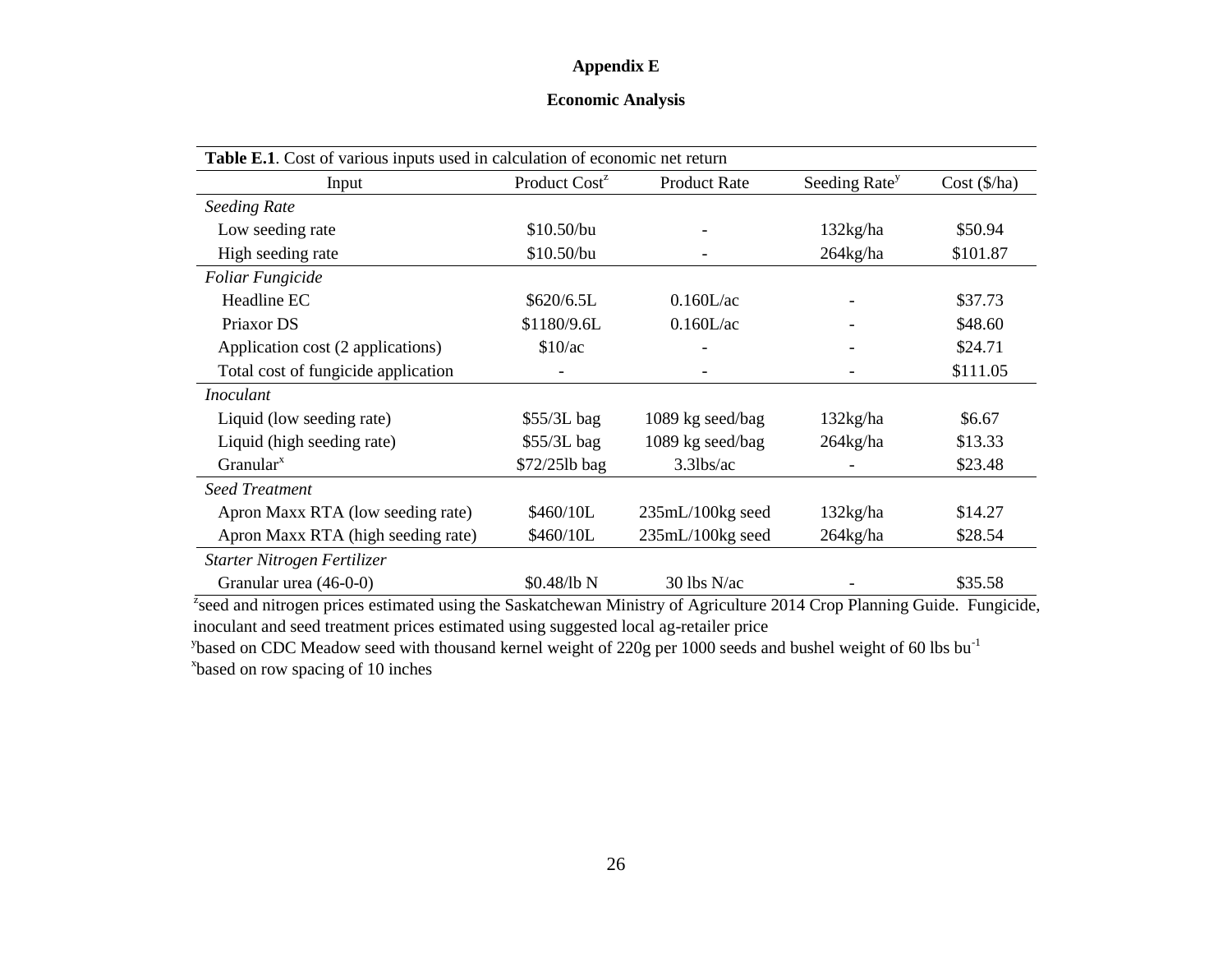| <b>Table E.2.</b> Net revenue for various treatments at high-yielding sites ranked from highest to lowest net revenue |       |                    |        |      |                  |                |                |                  |             |            |
|-----------------------------------------------------------------------------------------------------------------------|-------|--------------------|--------|------|------------------|----------------|----------------|------------------|-------------|------------|
|                                                                                                                       | Grain | Grain              | Gross  | Seed | Seed             | Nitrogen       | Inoculant      | Foliar           | Total Input | <b>Net</b> |
|                                                                                                                       | Yield | Price <sup>z</sup> | Income |      | Treatment        | Fertilizer     |                | Fungicide        | Cost        | Revenue    |
| Treatment                                                                                                             | kg/ha | $\frac{\pi}{8}$    |        |      |                  |                |                |                  |             |            |
| $SR+GI+Fn$                                                                                                            | 4757  | 0.26               | 1224   | 102  | $\overline{0}$   | $\overline{0}$ | 23             | 111              | 236         | 987        |
| $ST+SR+GI$                                                                                                            | 4435  | 0.26               | 1141   | 102  | 29               | $\overline{0}$ | 23             | $\mathbf{0}$     | 154         | 987        |
| $SR+GI$                                                                                                               | 4145  | 0.26               | 1066   | 102  | $\boldsymbol{0}$ | $\Omega$       | 23             | $\boldsymbol{0}$ | 125         | 941        |
| $SR+Fn$                                                                                                               | 4513  | 0.26               | 1161   | 102  | $\boldsymbol{0}$ | $\Omega$       | 13             | 111              | 226         | 935        |
| $ST+SR+GI+Fn$                                                                                                         | 4658  | 0.26               | 1198   | 102  | 29               | $\Omega$       | 23             | 111              | 265         | 933        |
| $GI + Fn$                                                                                                             | 4300  | 0.26               | 1106   | 51   | $\overline{0}$   | $\Omega$       | 23             | 111              | 185         | 921        |
| $ST+GI+Fn$                                                                                                            | 4341  | 0.26               | 1117   | 51   | 14               | $\Omega$       | 23             | 111              | 200         | 917        |
| $ST+GI$                                                                                                               | 3864  | 0.26               | 994    | 51   | 14               | $\Omega$       | 23             | $\overline{0}$   | 89          | 905        |
| GI                                                                                                                    | 3800  | 0.26               | 978    | 51   | $\overline{0}$   | $\Omega$       | 23             | $\mathbf{0}$     | 74          | 903        |
| <b>SR</b>                                                                                                             | 3958  | 0.26               | 1018   | 102  | $\overline{0}$   | $\Omega$       | 13             | $\mathbf{0}$     | 115         | 903        |
| Full                                                                                                                  | 4615  | 0.26               | 1187   | 102  | 29               | 36             | 23             | 111              | 301         | 887        |
| $\mbox{Fz+SR}$                                                                                                        | 4027  | 0.26               | 1036   | 102  | $\boldsymbol{0}$ | 36             | 13             | $\overline{0}$   | 151         | 885        |
| Fz                                                                                                                    | 3777  | 0.26               | 972    | 51   | $\boldsymbol{0}$ | 36             | $\overline{7}$ | $\boldsymbol{0}$ | 93          | 878        |
| $Fz+GI$                                                                                                               | 3826  | 0.26               | 984    | 51   | $\boldsymbol{0}$ | 36             | 23             | $\boldsymbol{0}$ | 110         | 874        |
| $Fz + Fn$                                                                                                             | 4168  | 0.26               | 1072   | 51   | $\boldsymbol{0}$ | 36             | 7              | 111              | 204         | 868        |
| $ST + Fz$                                                                                                             | 3724  | 0.26               | 958    | 51   | 14               | 36             | 7              | $\overline{0}$   | 107         | 851        |
| $ST+SR+Fn$                                                                                                            | 4246  | 0.26               | 1092   | 102  | 29               | $\theta$       | 13             | 111              | 255         | 838        |
| Fn                                                                                                                    | 3905  | 0.26               | 1005   | 51   | $\boldsymbol{0}$ | 0              | 7              | 111              | 169         | 836        |
| <b>ST</b>                                                                                                             | 3512  | 0.26               | 903    | 51   | 14               | $\Omega$       | 7              | $\boldsymbol{0}$ | 72          | 832        |
| $ST+SR$                                                                                                               | 3729  | 0.26               | 959    | 102  | 29               | $\Omega$       | 13             | $\boldsymbol{0}$ | 144         | 816        |
| Empty                                                                                                                 | 3375  | 0.26               | 868    | 51   | $\boldsymbol{0}$ | $\Omega$       | 7              | $\boldsymbol{0}$ | 58          | 811        |
| $ST + Fn$                                                                                                             | 3739  | 0.26               | 962    | 51   | 14               | $\overline{0}$ |                | 111              | 183         | 779        |

**Table E.2.** Net revenue for various treatments at high-yielding sites ranked from highest to lowest net revenue

<sup>2</sup>based on price from Saskatchewan Ministry of Agriculture 2014 Crop Planning Guide (\$7.00 bu<sup>-1</sup>) and bushel weight of 60 lbs bu<sup>-1</sup>